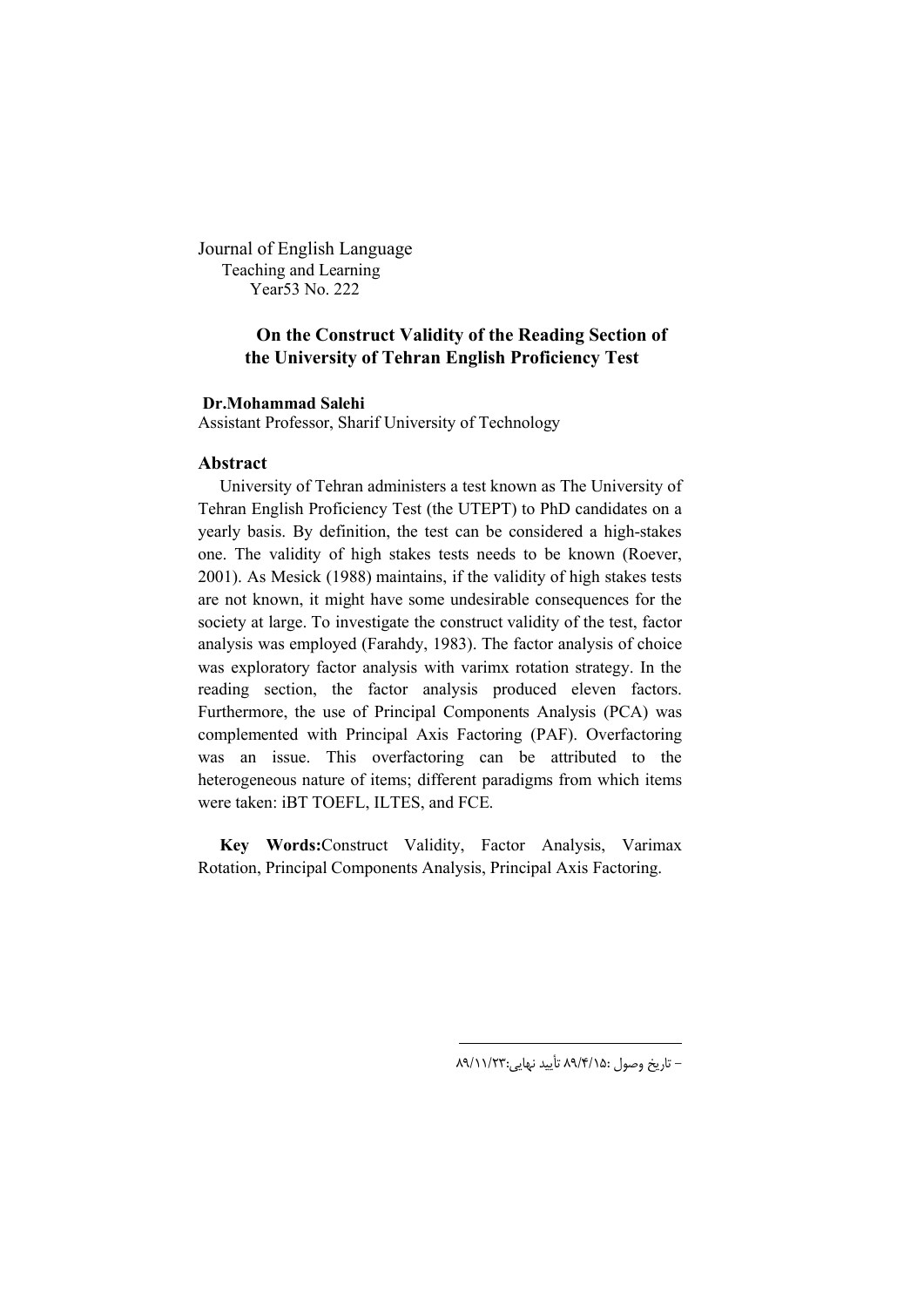## **1.1. Introduction**

University of Tehran administers a test to PhD candidates on a yearly basis. The test is a high stakes one; almost 10,000 candidates take it. Admission tests for universities or other professional programs, certification exams, or citizenship tests are all high-stakes assessment situations (Roever, 2001).

So far to the knowledge of the researcher, no in-depth study has ever been conducted regarding the validity of the University of Tehran English Proficiency Test (the UTEPT). According to Messick (1988), if a test has life changing implications for the individuals involved, its validity needs to be revealed. The UTEPT determines the acceptance or non-acceptance of PhD candidates into programs of instruction and attempts should be made to investigate its validity. The current study employs exploratory factor analysis to find out whether the test possesses the qualities expected of a test of this caliber.

The use of principal components analysis (PCA) is usually fraught with controversy. For

example, Farhady (1983) entertains the view the first component usurps the most of variance. Hatch and Lazaraton (1991) recommend using PCA prior to common factor analysis. In this study, PCA and common factor analysis are deemed to complement one another.

## **1.2. Rationale for the Study**

As it was mentioned before the UTEPT is a high stakes test. The academic lives of individuals hinge on outcomes of the test. Considering the fact that the test has been around for the past 15 years or so, and no in-depth study has been ever conducted, the current study is justified. The UTEPT consists of three distinct sections: grammar, vocabulary and reading comprehension. Out of these subskills, reading comprehension constitutes good grounds for investigation. It is a good predictor of the candidates' future academic careers as their future textbooks are in English which basically revolves around reading comprehension abilities. Furthermore, reading comprehension is susceptible to the influence of many a construct irrelevant factors (James Purpura, personal communication). It should come as no surprise that reading comprehension sections of measures lend themselves to differential item functioning investigations because the roles of these irrelevant factors is more palpable in this section than other sections. Field of study is a case in point. It is a truism that students majoring in different fields may perform differently in different topics of reading comprehension.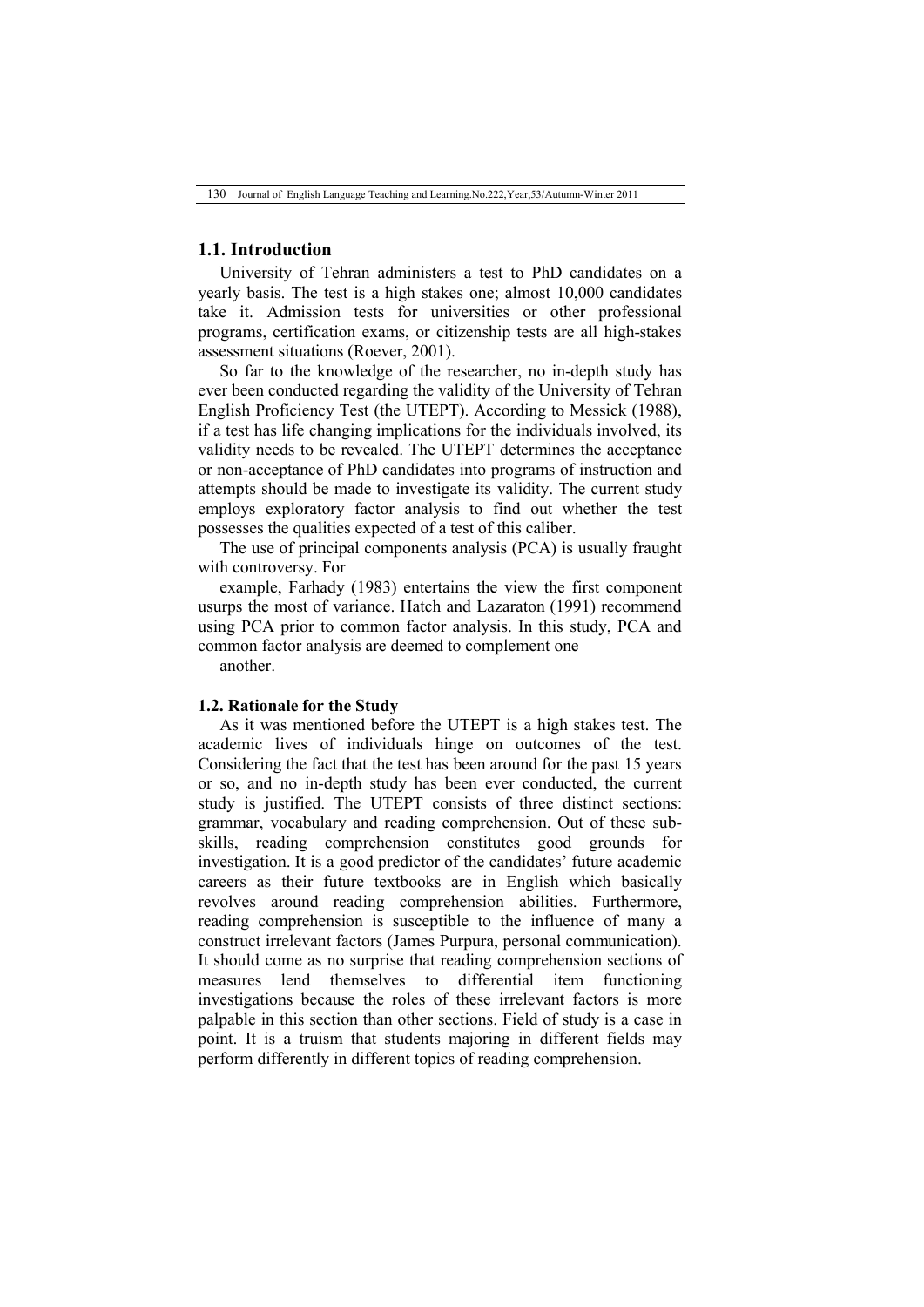### **2. Review of the Related Literature**

### **2.1. Definitions of Construct Validity**

Palmer and Groot (1981) view construct validation as a theory testing procedure and distinguish it from all types of validity in which reference to a criterion is important. In their definition, the importance of exploratory factor analysis and confirmatory factor analysis is emphasized. They maintain that:

In construct validation, one validates a test not against a criterion or another test, but against a theory. To investigate construct validity, one develops or adopts a theory which one uses as a provisional explanation of test scores until, during the procedure, the theory is either supported or falsified by the results of testing the hypotheses derived from it. (p. 4)

Hughes (1989) also defines construct validity in a manner which has often been quoted by other researchers (e.g., McDonough, 1995).

A test, part of a test, or a testing technique is said to have construct validity if it can be demonstrated that it measures just the ability which it is supposed to measure…..One might hypothesize, for example, that the ability to read involves a number of sub-abilities, such as the ability to guess the meaning of unknown words from the context in which they are met. (p. 26)

An interesting point about this definition is that it can be applied to language testing per se. What Hughes implies is that reading is a multi-faceted phenomenon. There are various sub-abilities involved in the reading process. Inferencing, vocabulary, and topic identification are some of these.

### **2.2. Approaches to Construct Validation**

There have been several approaches to test validation. A sketch of the approach of Alderson, Clapham, and Wall (1995) is the most appealing. The first approach that they talk about is the correspondence with theory. In other words, the test results are supposed to

confirm the theory. The authors remind us that the theory itself is not called into question.

The second approach that they mention is internal correlations. If a test battery is composed

of some sub-parts, like a proficiency measure, then the correlations of these sub-parts should be low, so that evidence can be collected on the distinctness of these parts. The authors rightfully assert that the correlation of any sub-part with itself is necessarily one or perfect.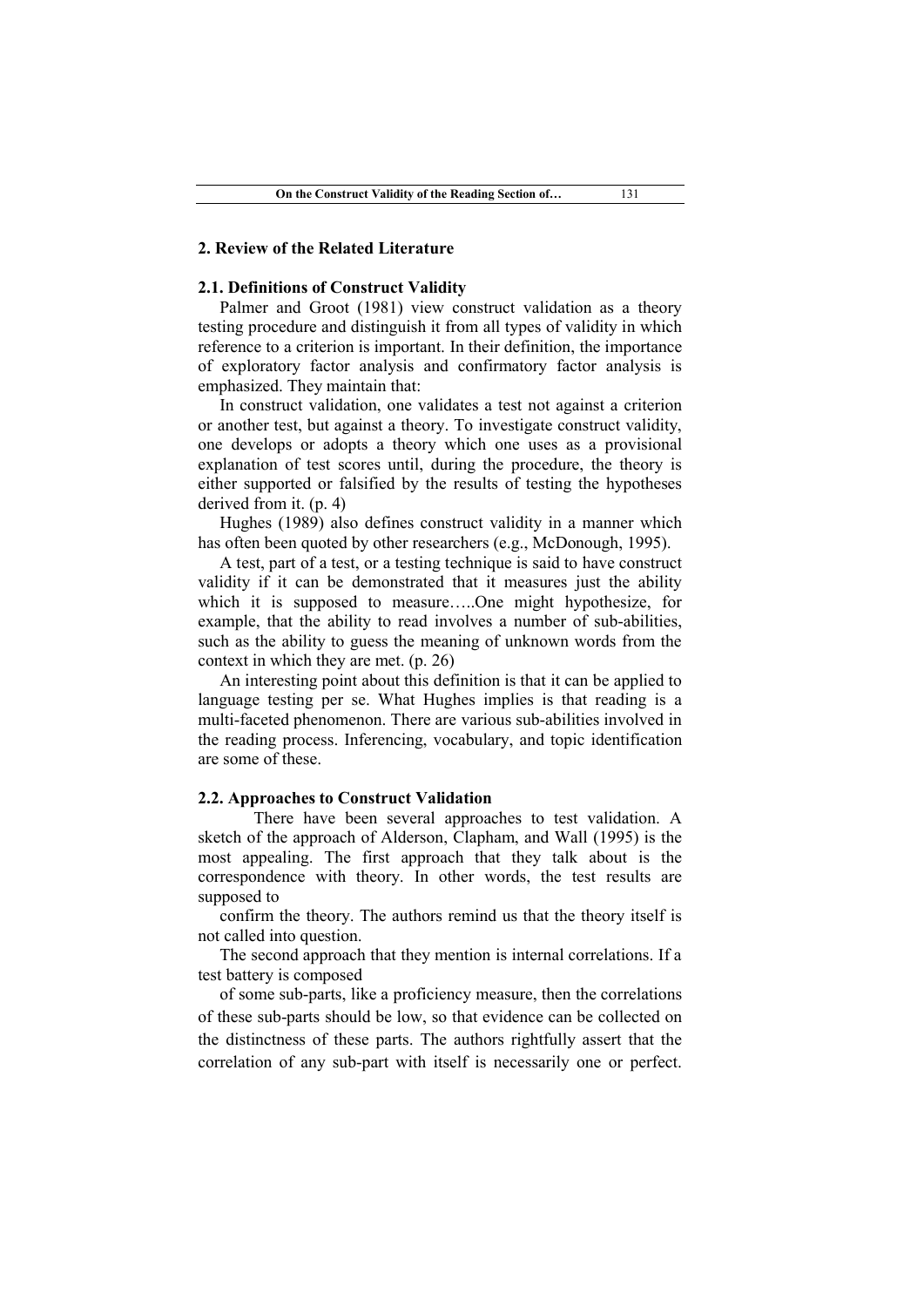Now, to assure that the test has construct validity, the subparts should be correlated

with the total test. Still, another problem may arise; the correlation of any sub-part with the total test including the sub-part may inflate the correlation. To solve that problem, the authors suggest excluding that particular sub-part from the total test and then running the correlation. Still, another approach they touch upon is factor analysis which will be explained in the following sections. Another approach is multitrait-multimethod approach

which will be elaborated on in due course. Finally, the last approach is taking into account

test bias and actually assessing the role of background knowledge, gender, race, etc. Two of the aforementioned approaches will be dealt with here. For further information on other approaches the interested reader may refer to other sources (e.g., Zumbo, 1999).

## **2.2.1. Factor Analysis**

Factor is a data reduction technique which reduces variables and categorizes them into components or factors. There are a good number of definitions available. Baker's (1989) definition is very concise who maintains that "factorial analysis is broadly speaking, to simplify a variety of sets of scores (which we will call variables) for a given population" (p. 62).

There are two types of factor analysis techniques: exploratory and confirmatory. In the exploratory factor analysis, we do not determine which variables should go with which factors. And in the confirmatory factor analysis we have a hunch which variables are related to which factors. As for exploratory factor analysis, Bachman (1990) maintains, "In the exploratory mode, we attempt to identify the abilities, or traits that influence performance on tests by examining the correlations among a set of measures" (p. 260). Bachman (1990) offers the following insight about confirmatory factor analysis: "In the confirmatory mode, we begin with hypotheses about traits and how they are related to each other, and attempt to either confirm or reject these hypotheses by examining the observed correlations" (p. 260).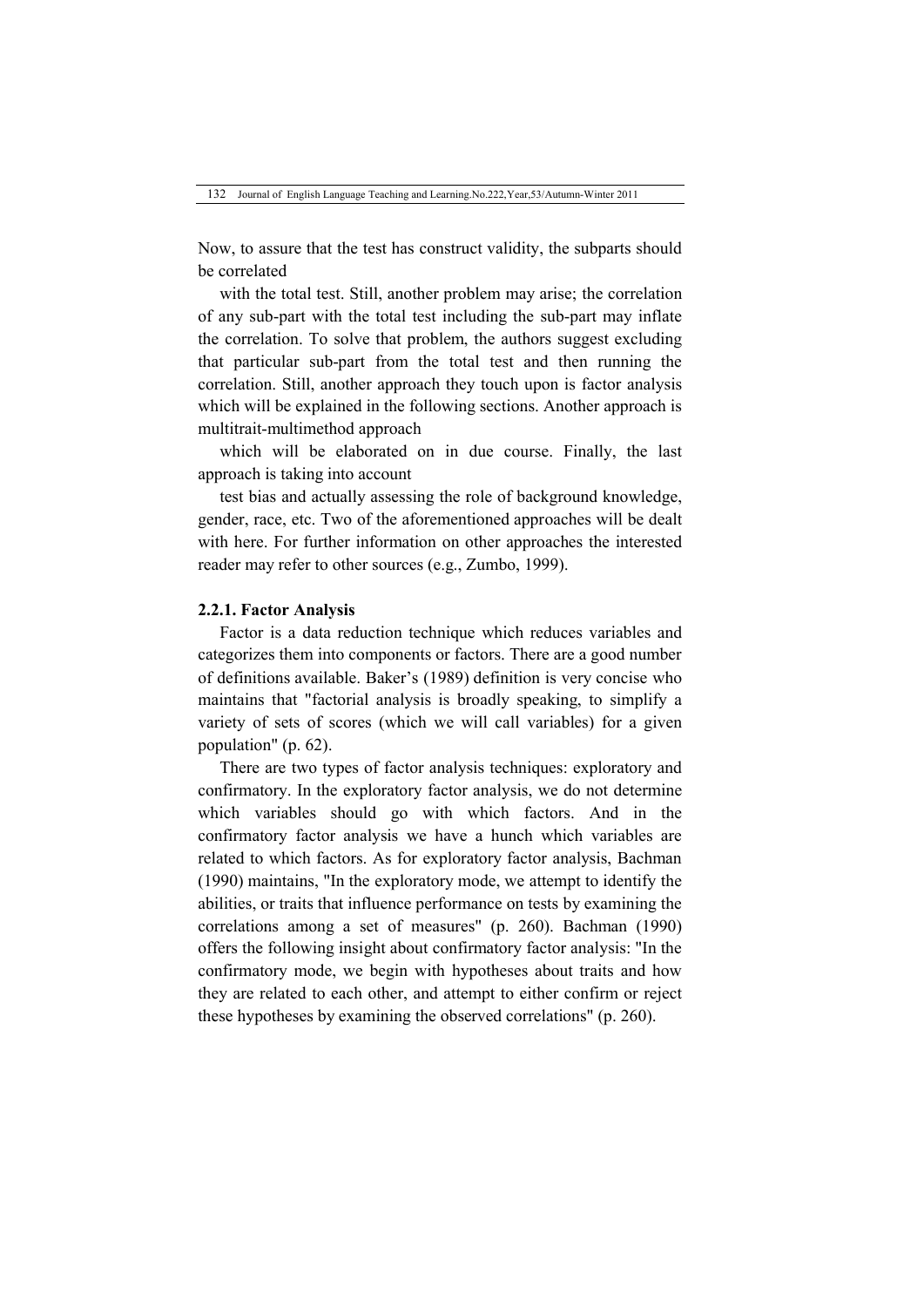## **2.2.2. Multitrait Multimethod (MTMM)**

Perhaps the pioneers for MTMM designs can be Campbell and Fiske (1959). Palmer and Groot (1981) maintain that the design was applied to language testing by Stevenson (1981). There will be an overview of the concept followed by theoretical underpinnings to be further followed by research studies.

Test scores may be the function of the trait and the method used to test it. For example, a trait may be tested differently by different methods like multiple choice completion and simple completion. If two individuals with the same overall grammatical knowledge perform differently under the two test conditions using two different methods, then the difference can be attributed to the influence which using different methods has exerted. Essential to the MTMM designs are the notions of *convergent* and *divergent* validity.

As for the convergent validity, it can be maintained that if a trait is to be tested by two methods, because the trait is the same in each method, the correlation is expected to be high. So, if a group of testees take a grammar test in the form of multiple choice and simple completion, the correlation is supposed to be high because in each case grammar is being tested and any difference can be attributed to the effect of the method exercised.

On the other hand, divergent or discriminant validity is logically related to the convergence of scores. The difference between convergence and divergence can be illustrated with an example. Vocabulary and grammar are supposed to tap different constructs. To the extent that these two produce a low correlation speak to the discriminant validity of the tests.

Palmer and Groot (1981) rightfully remind us that a high correlation between two apparently distinct traits may indicate that the two may be related deep down. For example, reading and writing are supposed to be distinct traits and a low correlation is expected. But a relatively high correlation goes to show the two skills tap similar skills like vocabulary knowledge and world knowledge. As Palmer and Groot maintain the MTMM designs can be shown in a matrix. To illustrate the point, the example pointed out above can be shown by a matrix as in Table 1.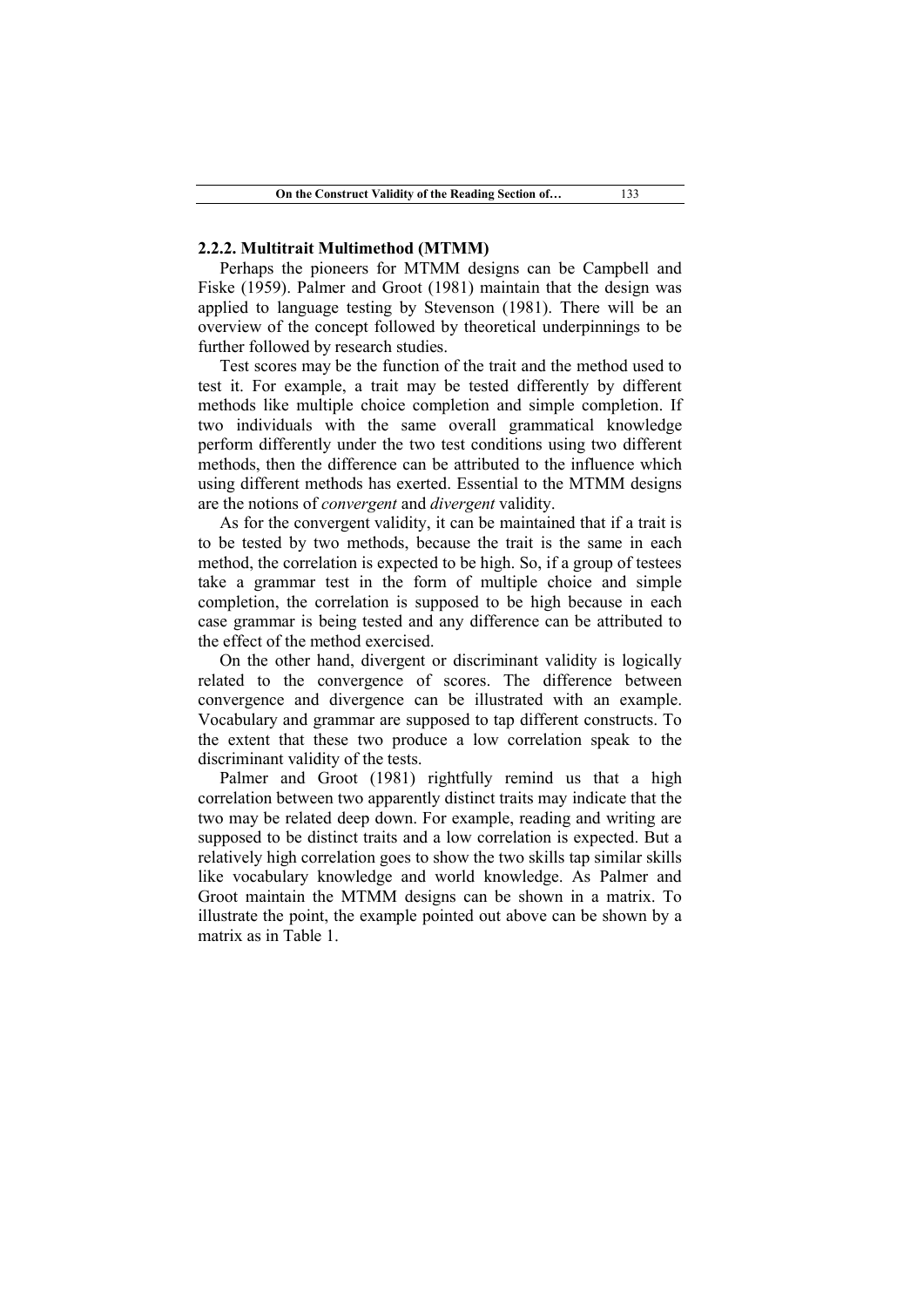| <b>Methods Traits</b> | Multiple Choice       | Fill-in-the-blank         |
|-----------------------|-----------------------|---------------------------|
|                       |                       |                           |
| Grammar               | Test $#1$ : Multiple  | Test $# 2$ : Fill-in-the  |
|                       | Choice test of        | blank test of grammar     |
|                       | grammar               |                           |
| Vocabulary            | Test $# 3$ : Multiple | Test $# 4$ : Fill-in-the- |
|                       | choice test of        | blank test of             |
|                       | vocabulary            | vocabulary                |
|                       |                       |                           |

Table 1. An Example of an MTMM Design

(Taken from Palmer & Groot, 1981, p.7)

As it can be observed, the two traits (grammar and vocabulary) and the two methods (multiple choice and fill-in-the blanks) are shown in the matrix. Correlational analysis can provide evidence for the convergent and discriminant validity of the tests. High correlations between test  $#1$  and test  $#2$  will provide evidence for the convergent validity of the grammar tests. By the same token, evidence of convergent validity for the vocabulary tests can be found via high correlations between test  $# 3$  and test  $# 4$ . On the other hand, low correlations between test #1 and test #3, test #2 and test #4 speak to the degree that the tests demonstrate evidence of discriminant validity.

## **2.2.3. The Role of Background Knowledge**

Alderson et al (1985) consider the role of background knowledge as another approach by which construct validation studies can be pursued. The areas of background knowledge include but is not limited to gender, field of study and age of participants.

Zumbo (1999), among others, is of the belief that a construct validation study needs to take into account construct irrelevant factors. Detecting differential item functioning (DIF) is one way of addressing that concern.

Zumbo (1999) maintains that "DIF occurs when examinees from different groups show differing probabilities of success on (or endorsing) the item after matching on the underlying ability that the item is intended to measure" (p. 12). In other words, if the total population is matched in terms of gender, let's say, and the overall performance of the two groups is almost the same as determined by the mean comparisons of the two, any differential performance on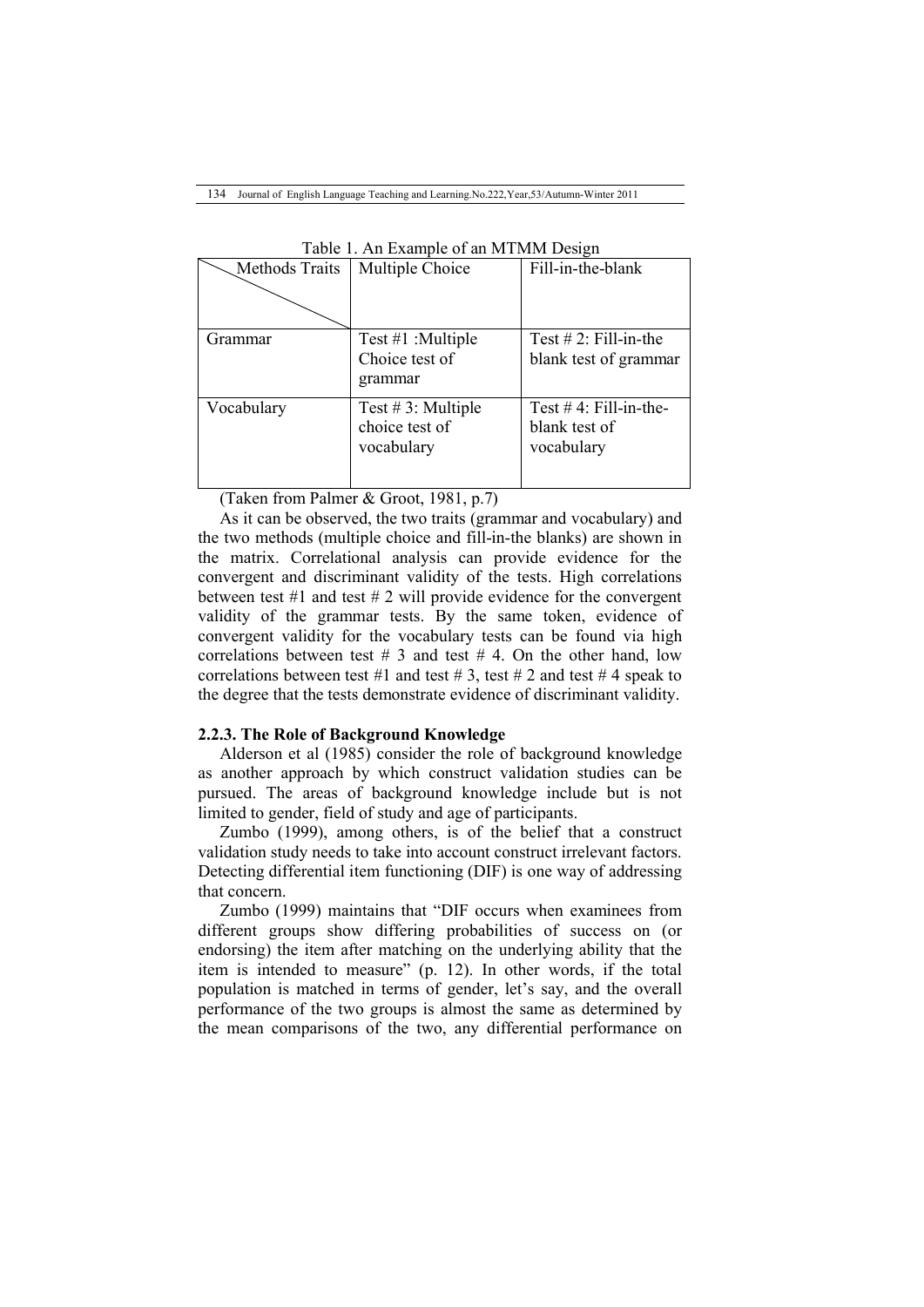specific items can attributed to the role of gender which is not related to the construct under study.

### **2.3. Research Question**

The research question addressed in the current study is as follows: *Do the test items in the 'Reading Comprehension' section of the UTEPT distinctly measure various sub-skills?*

## **3. Methodology**

### **3.1. Participants**

The participants included in the present study were 3,398 testees chosen from the total population of 8,696 testees who took the UTEPT in February 2007 (Esfand of 1385). Outliers were discarded. The participants majored in different fields of study, including physics, chemistry, theology, etc. Almost forty different majors were represented in the current study. Unfortunately, certain pieces of demographic information were not obtainable. These include but are not limited to the age of the participants. As for the number of participants that should be present in factor analysis studies, different scholars hold different views For example, Kline (1994) suggests that the number of subjects should be two times as many as the number of variables. Henson and Roberts (2006) maintain that, "It is not uncommon to find rules of thumb in the factor analytic literature; it is less common, though, to find consistency in recommendations" (p. 402). They further refer to other scholars' recommendations. For example, they mention Stevens (1996) as suggesting that "the number of participants per variable is a more appropriate way to determine sample size (ranging from 5 to 20 participants per variable). Fewer participants are needed when component saturation is high" (p. 402). Hopefully, the number of participants was large enough for factor analysis to be conducted.

## **3.2. Instrumentation**

### **3.2.1. The UTEPT**

The test consists of 100 items. The three sections of the test are grammar, vocabulary, and reading comprehension. The grammar section has 35 items. The first 20 items are multiple choice completion items. The second 15 items are error identification; 10 items (items 36 to 45) deal with grammar and vocabulary tested in context. The next section deals with vocabulary. This section is divided into two parts;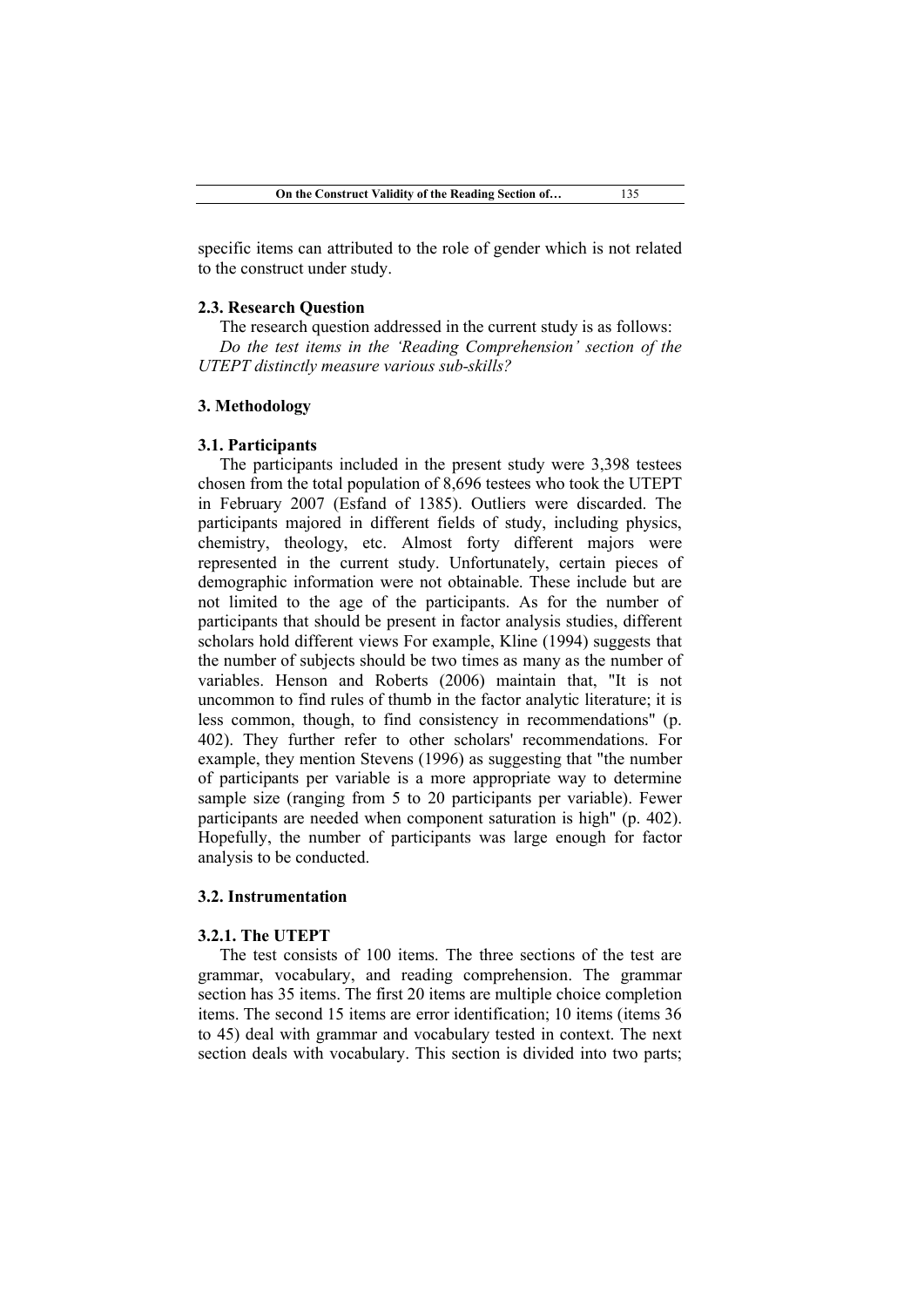part one (multiple choice paraphrases) has 10 items (items 46 to 55) and part two (multiple choice completion) has 10 items (items 56 to 65). The last section is concerned with reading comprehension. This section has 35 items consisting of six passages. Table 2 summarizes the three sections and parts of the UTEPT. It should be noted that the format varies from one year to the other.

| <b>Section</b>           | <b>Method</b><br>of<br>testing | <b>Number</b><br>of items | <b>Item</b><br><b>Number</b> |
|--------------------------|--------------------------------|---------------------------|------------------------------|
| grammar                  | Multiple Choice<br>Completion  | 20                        | $1 - 20$                     |
|                          | Error Identification           | 15                        | $21 - 35$                    |
|                          | Contextualized                 | 5                         | 36-40                        |
| vocabulary               | Multiple Choice<br>Paraphrases | 10                        | 46-55                        |
|                          | Multiple Choice<br>Completion  | 10                        | 56-65                        |
|                          | Contextualized                 | 5                         | $41 - 45$                    |
| reading<br>comprehension | Six short passages             | 35                        | 66-100                       |

**Table 2. Three Different Sections of the UTEPT**

 $\overline{\phantom{a}}$ 

### **3.3. Data Collection**

It should be noted that the researcher did not have any role in the data collection process. It was obtained from the information center of the University of Tehran via a great deal of paper work. The UTEPT is constructed and administered by faculty members of the English department at the University of Tehran.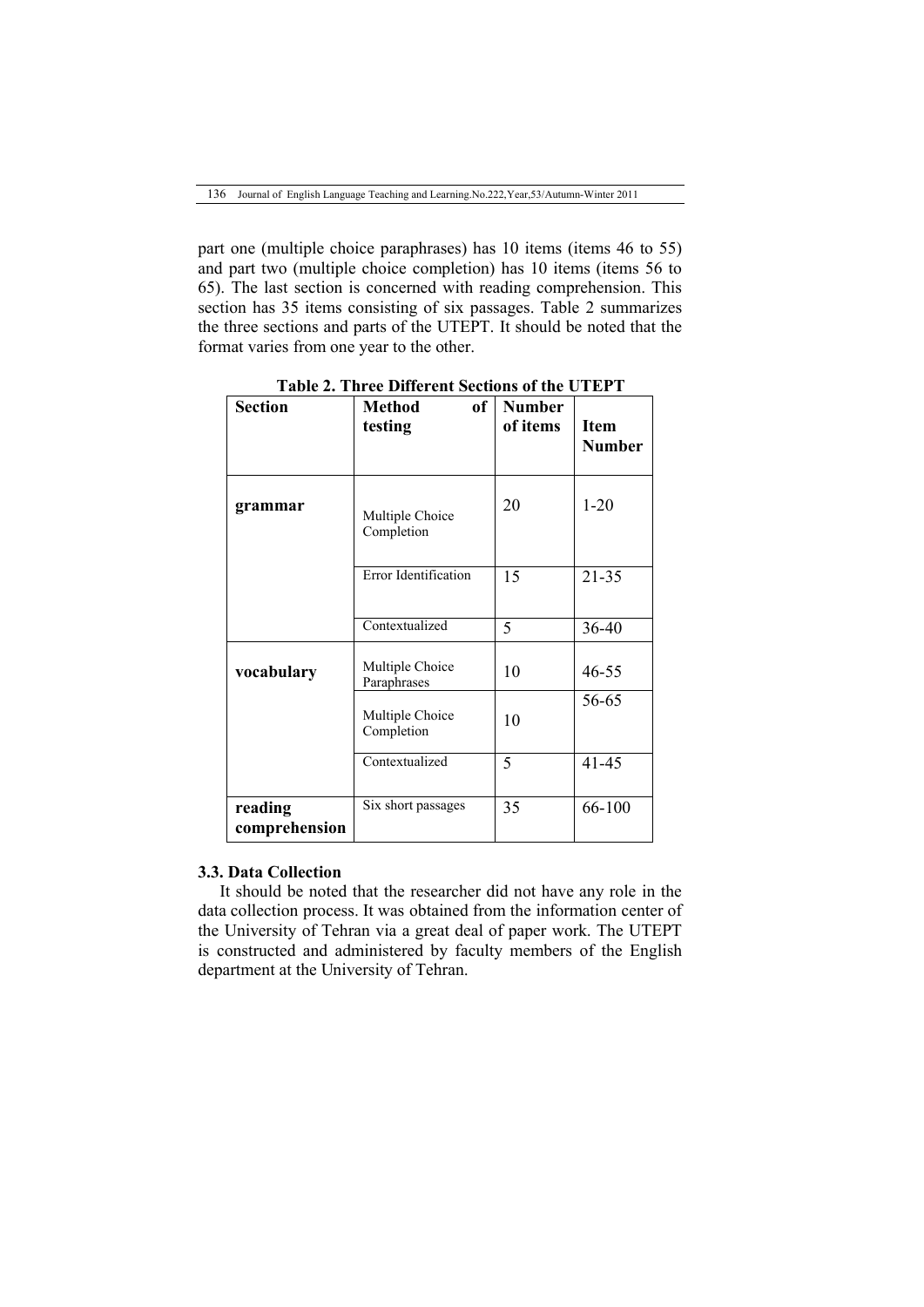### **3.4. Data Analysis**

### **3.3.1. Exploratory Factor Analysis**

To answer the research question of the study, .i.e., "Do the test items in reading comprehension section of the UTEPT distinctly measure various sub-skills?" exploratory factor analysis was performed. This statistical procedure was used to extract factors in the reading comprehension section. The extraction method was Principal Components Analysis (PCA). The justifications are as follows:

1- It is mathematically simple (Kline, 1994). In other words, the algebra and computation of Principal Components Analysis is not complex.

2- The computational methods used make absolutely clear the basis of the assertions that factors account for variance and explain correlations (Kline, 1994).

## **3.3.3.1. Principal Axis Factoring Following Principal Components Analysis**

Principal Axis Factoring followed Principal Components Analysis. The addition of this is also consonant with the call of the scholars in the field of language testing research to carry out other methods of factor analysis following or in place of Principal Components Analysis (e.g., Hatch & Lazaraton, 1991).

### **4. Results**

# **4.1. A Factor Analysis Performed on the Reading Comprehension Section Using Principal Components Analysis**

To answer the research question, the researcher operated on the assumption that reading is a trait which consists of sub-abilities (Hughes, 1989) and expected that factor analysis would yield some sub-abilities.

Using exploratory factor analysis (Principal Components Analysis), 11 factors were extracted. Correlations below .30 were suppressed. What follows is a list of the factors and their interpretations. Table 3 shows the extracted factors and their loadings.

It should be noted that items are revealed here because the test content varies on a yearly basis. Otherwise, it would have been unethical to expose the items to the public.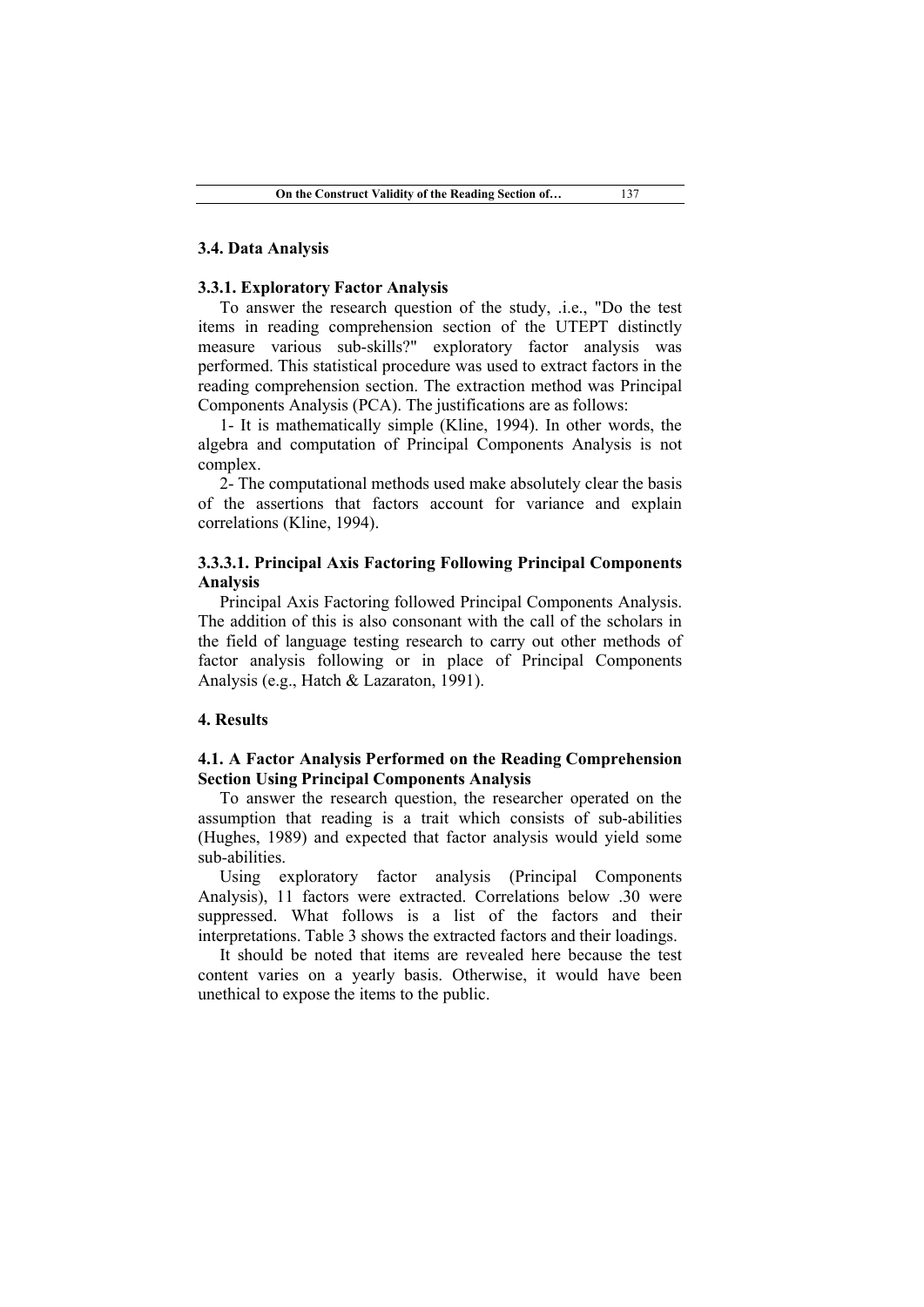|              | Component    |            |      |                |      |      |        |                          |                          |      |      |
|--------------|--------------|------------|------|----------------|------|------|--------|--------------------------|--------------------------|------|------|
|              | $\mathbf{1}$ | $\sqrt{2}$ | 3    | $\overline{4}$ | 5    | 6    | $\tau$ | $\,$ 8 $\,$              | 9                        | 10   | 11   |
| q066<br>q067 |              |            |      | .589<br>.582   |      |      |        |                          |                          |      |      |
| q068         |              |            |      | .388           |      |      |        |                          |                          |      |      |
| q069         |              |            |      | .451           |      |      |        | $\overline{\phantom{0}}$ |                          |      |      |
| q070         |              |            |      |                |      |      |        | .361                     |                          |      |      |
| q071         |              |            | .395 |                | .339 |      |        | .544                     |                          |      |      |
| Q072         | .456         |            |      |                |      |      |        |                          |                          |      |      |
| Q073         |              |            |      |                |      |      |        |                          |                          |      |      |
| Q074         |              |            |      |                |      |      | .365   | .606                     |                          |      |      |
| Q075         |              |            |      |                |      |      |        | .432                     |                          | .504 |      |
| Q076         |              |            |      |                |      |      |        |                          |                          |      |      |
| Q077         |              |            |      |                |      | .614 |        |                          |                          | .592 | .449 |
| Q078         |              |            |      |                |      |      |        |                          |                          |      |      |
| Q079         |              |            |      |                | .388 | .694 |        |                          |                          |      |      |
| Q080         |              |            |      |                |      | .366 |        |                          |                          |      | .449 |
| Q081         |              | .316       |      |                |      |      |        |                          |                          | .511 |      |
| Q082         |              |            |      |                |      |      |        |                          | $\overline{\phantom{a}}$ |      |      |
| Q083         | .391         |            |      |                |      |      |        |                          | 712.                     |      |      |
| Q084         |              |            |      |                |      |      |        |                          |                          |      |      |
| Q085         |              |            |      |                | .514 |      |        |                          | .334                     |      |      |
| Q086         |              |            |      |                |      |      |        |                          | .464                     |      |      |
| Q087         |              |            | .327 |                |      |      |        |                          |                          |      |      |
| Q088         | .552         | .562       |      |                |      |      |        |                          |                          |      | .692 |
| Q089<br>Q090 | .624         | .599       |      |                |      |      |        |                          |                          |      |      |
| Q091         |              |            |      |                |      |      |        |                          |                          |      |      |
| Q092         |              |            |      |                |      |      | .627   |                          |                          |      |      |
| Q093         |              |            |      |                | .585 |      |        |                          |                          |      |      |
| Q094         | .495         | .322       |      |                |      |      |        |                          |                          |      |      |
| Q095         |              |            | .462 |                |      |      | .322   |                          |                          |      |      |
| Q096         |              |            | .386 |                |      |      | .388   |                          |                          |      |      |
| Q097         |              |            | .599 |                |      |      |        |                          |                          |      |      |
| Q098         |              |            |      |                | .339 |      | -      |                          |                          |      |      |
| Q099         |              |            |      |                |      |      | .493   |                          |                          |      |      |
| Q100         |              | .440       | .434 |                |      |      |        |                          |                          |      |      |
|              |              |            |      |                |      |      |        | .307                     |                          |      |      |

**Table 3**. Extracted Factors on Reading Comprehension Items by Principal Components Analysis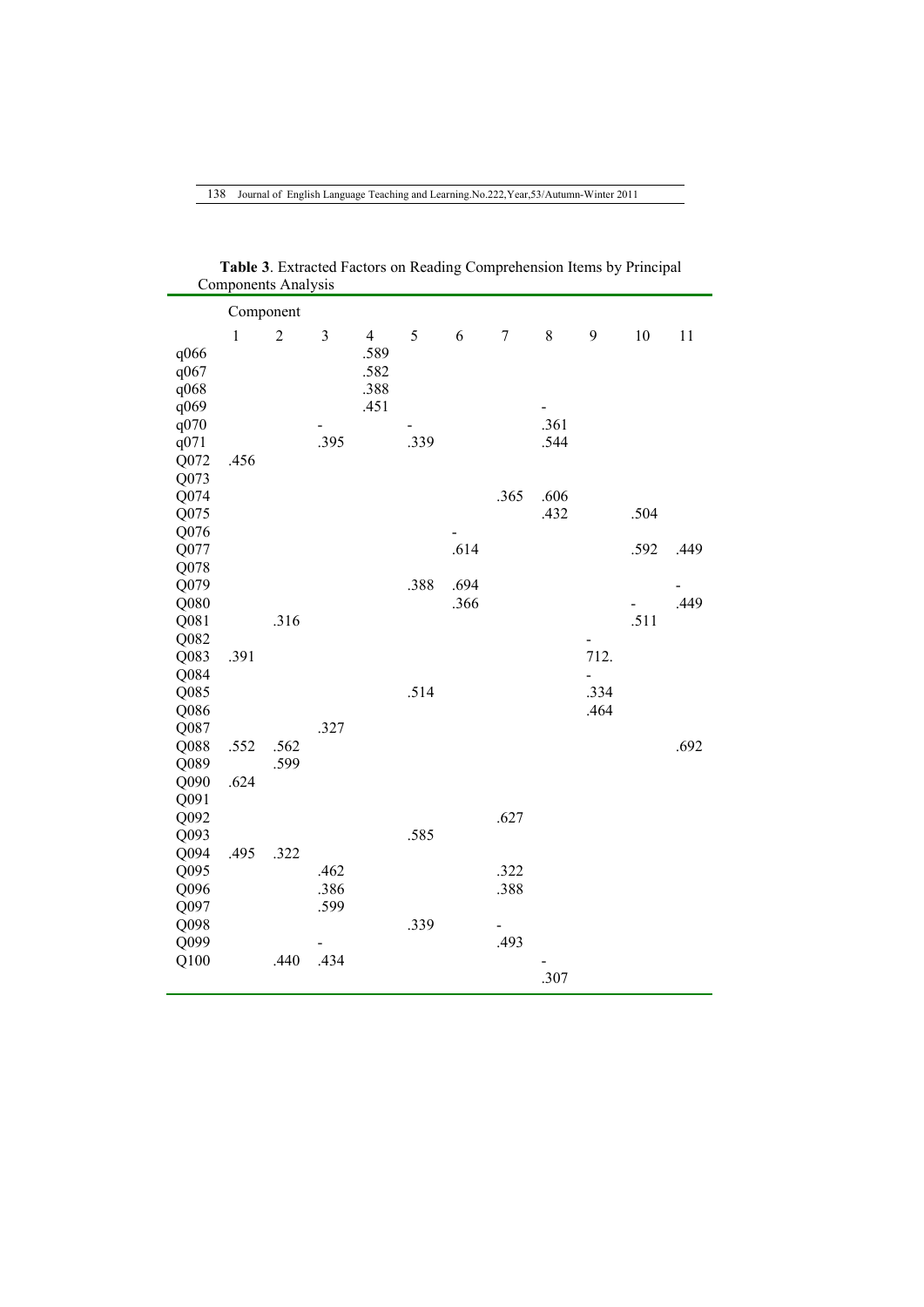### **4.1.1. Factor One**

Items 72, 83, 86, 90 and 94 loaded on factor one. These items appear below:

72. The word "acquire" in line 6 is closest in meaning to --------.

A. occupied C. organized

B. obtained D. operated

83. The word "excite" in line 12 is closest in meaning to -------.

A .stimulate B. stick C. strike D. summon

86. The word "tangible" in line 4 is closest to -----.

A. visible B. verified C. various D. violent

90. The word "vast" in line 3 is closest in meaning to…. A. large B. basic C. new D. urban

94. The word "potential" in line 16 is closest in meaning to -------- A. certain B. improved C. popular D. possible

As it can be observed, this is clearly a vocabulary factor and all the five items are vocabulary items tested within the reading passages.

### **4.1.2. Factor Two**

Items 81, 88, 89, 94 and 100 loaded on this factor. These items are shown below:

81. According to the passage, investments in service are comparable to investments in

production and distribution in terms of the ------.

A. insufficient analysis that managers devote to them

B. tangibility of the benefits that they tend to confer

C. increased revenues that they ultimately produce

D. basis on which they have to be weighed

88. With which of the following subjects is the passage mainly concerned?

A. Types of mass transportation

B. Instability of urban life

C. How supply and demand determine land use

D. The effects of mass transportation on urban life

89. The author mentions all of the following as effects of mass transportation on cities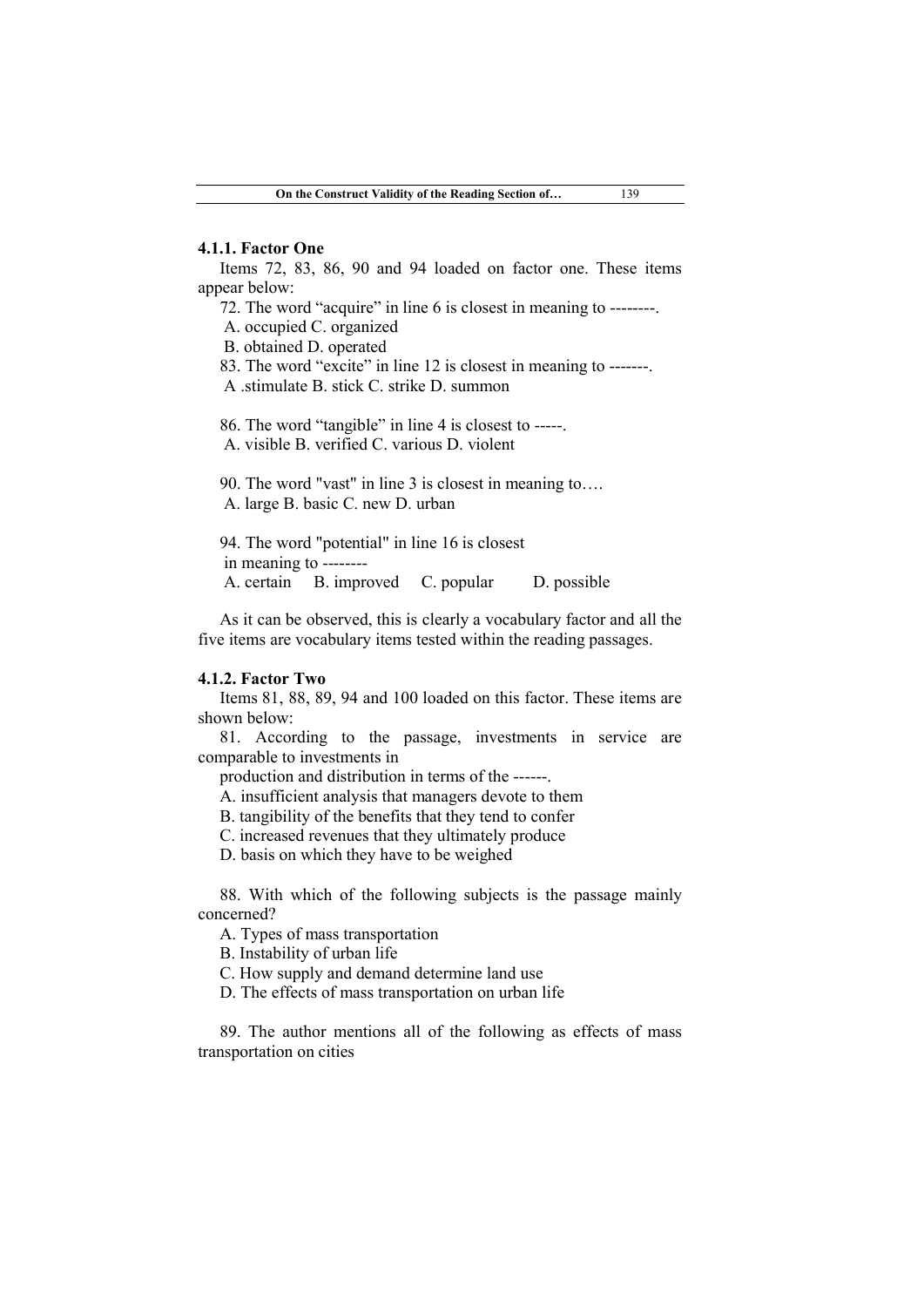## **EXCEPT** …….

A. growth in city area

B. separation of commercial and residential districts

C. changes in life in the inner city

D. increasing standards of living

94. The word "potential" in line 16 is closest in meaning to -------- A. certain B. improved C. popular D. possible

100. Which of the following best organizes the main topics addressed in this passage?

A. I. Entertainment in small-town, nineteenth-century America

II. How medical tricksters take advantage of common fears

B.I. Products distributed by nineteenth century travelling medicine shows

II. Influence of travelling medicine shows on modern-day medical trickery

C. I.-Nineteenth-century medical sales techniques

II.-Contemporary forms of medical trickery

D. popularity of nineteenth century traveling medicine shows

II. how to guard against modern-day medical trickery

An analysis of the items under this factor shows that it is mostly a main idea factor. Item 94 looks like a non-belonging one. The reason can be attributed to the fact that the item is not factor pure and has commonalities with factor one.

### **4.1.3. Factor Three**

Items 71, 87, 95, 96, 97, and 99 loaded on this factor. Items 71, 87, 96 and 99 have the lowest factor loadings. Item 97 has the highest factor loading. Finally, item 95 has a low factor loading. Item 71 is not factor pure and also loads on factor 5 and will be elaborated on later. Item 87 is a factor- pure item. But the point is that it does not have a high factor loading. Item 95 is not factor pure and shares variance with factor 7. But at the same time, it has a moderate factor loading. Turing to item 96, it has a low factor loading and shares variance with factor 7 in the same way as the preceding item did. The next item to be discussed is item 97, which has the largest factor loading of all the items in this study. The last item under this factor is item 99. The item is low in factor loading and is not factor pure. The items will be briefly discussed in terms of factor loadings and attempts will be made to factor name them.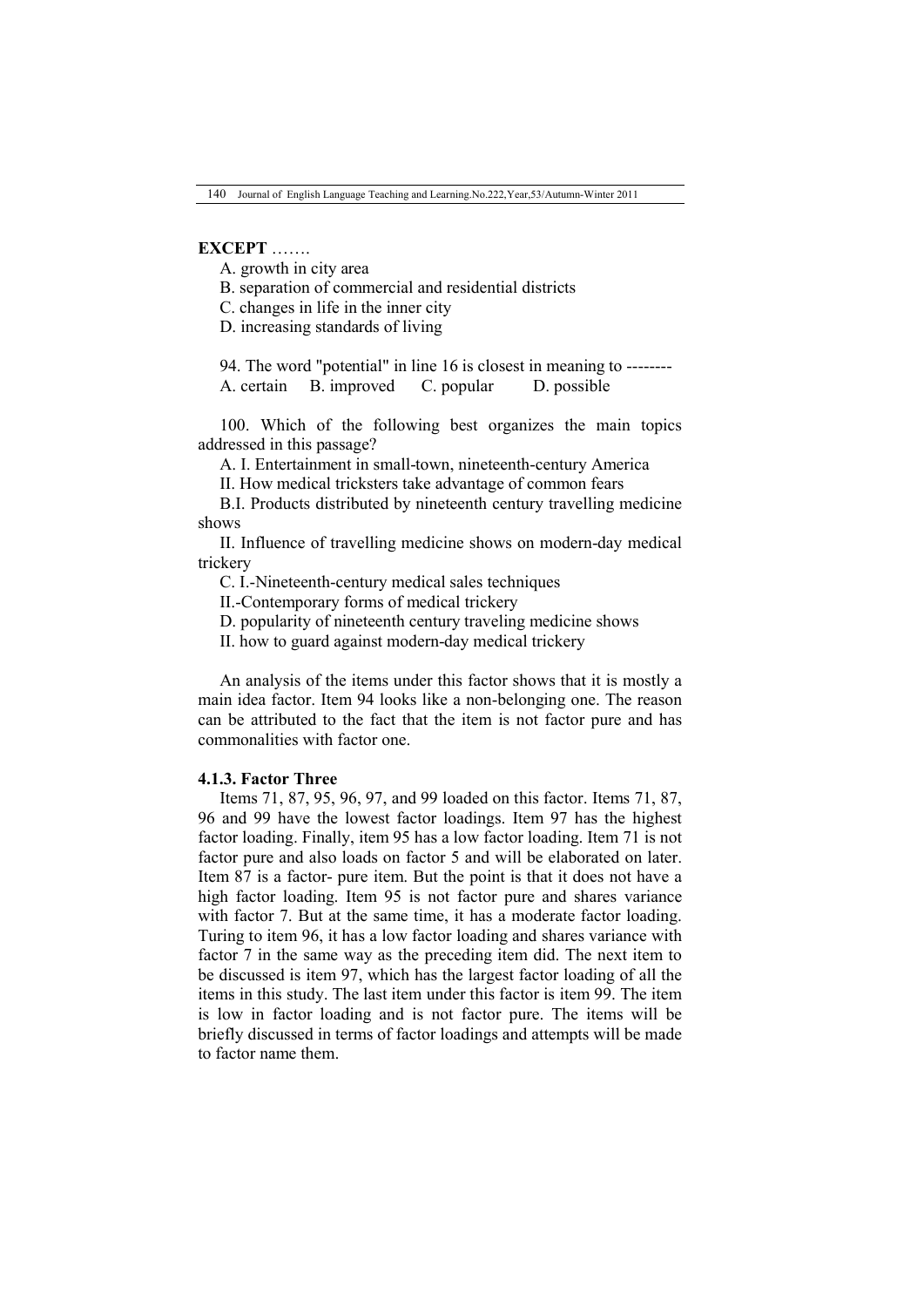71. The word "boasted" in line 1 is closest in meaning

 $\tau$  --------

A. possessed B. promised C. provided D. proposed

87. The discussion of the regional bank serves which of the following functions within

the passage as a whole?

A. It describes an exceptional case in which investment in service actually failed to produce a competitive advantage

B. It demonstrates the kind of analysis that managers apply when they choose one kind of service investment over another

C. It provides an example of the point about investment in service made in the first paragraph

D. It illustrates the pitfalls of choosing to invest in service at a time when investment is needed more urgently in another area

95. According to the passage, what was one disadvantage of residential expansion?

A. It was expensive.

B. It happened too slowly.

C. It was unplanned.

D. It created a demand for public transportation.

96. The author mentions Chicago in the second paragraph as an example of a city

A. that is large

C. where land development exceeded population growth

B. that is used as a model for land development

D. with an excellent mass transportation system

97. Which of the following can be the best title of the passage?

A. Medical entertainment B. Common practice treatment

C. Medical treatment business D. Traveling shows

99. Which of the following is the best meaning of the word **quacks**  as it is used in the

second paragraph of the passage?

A. health care organizations

B. medical supply companies

C. traveling entertainers

D. dishonest medical practitioners

One might refer to this factor as one related to inference. There are a few points that need to be made about the factor. First and foremost, items 99 and 71 have loaded on this factor. This is surprising because they are vocabulary items and our expectation was that they would be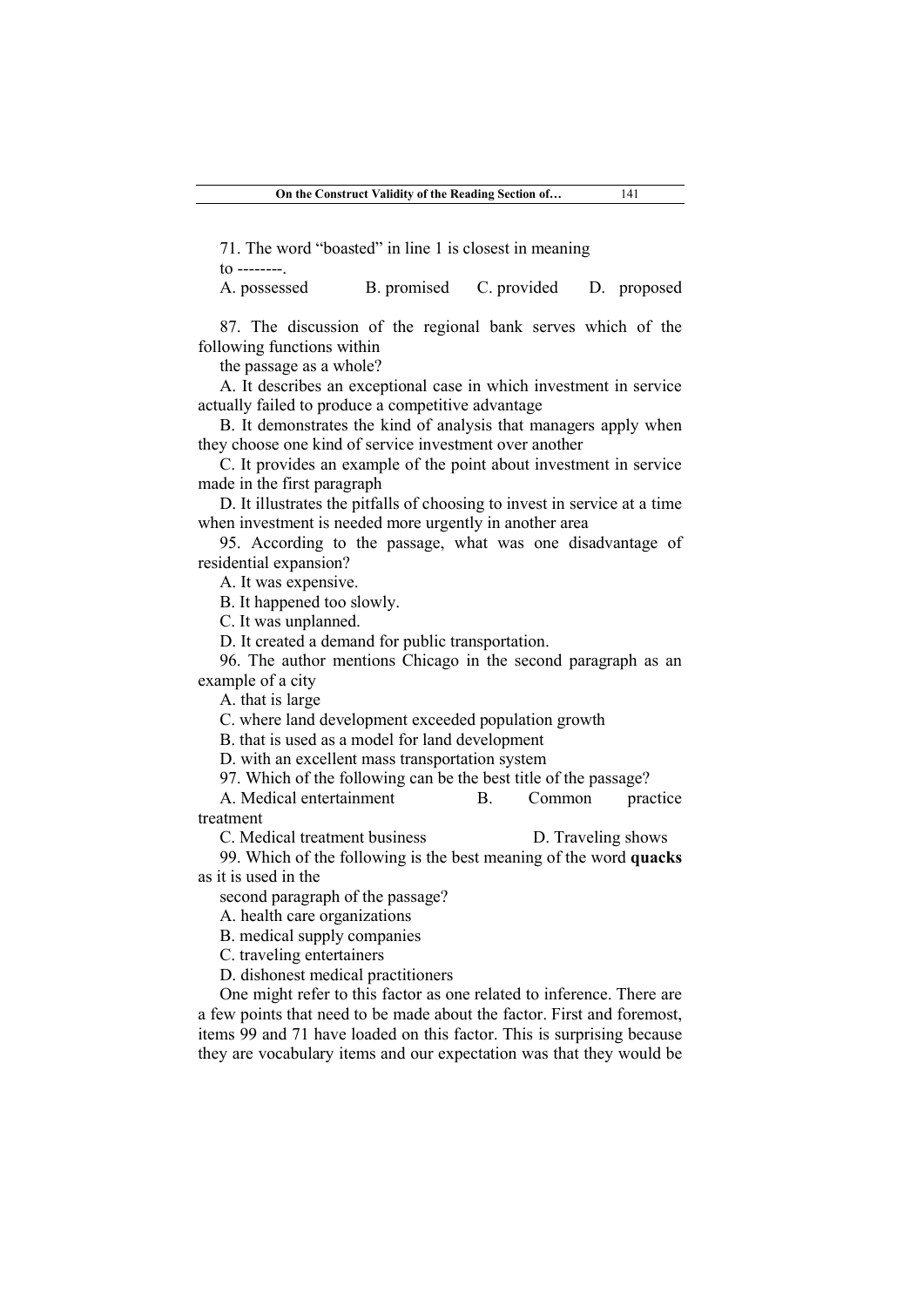loaded on the first extracted factor. The second point pertains to item 97. This item has, as mentioned before, the largest factor loading of all the items collected under the factor. This item has one peculiar characteristic: it taps topic identification which is an endeavor in inferencing.

## **4.1.4. Factor Four**

This factor consist of items 66, 67, 68, and 69. Factor loadings are relatively high .589, .582, .388, and .451, respectively. The items are shown:

66. It is pointed out in the passage that traditionally animals are believed to------.

A. imitate man in many ways B. behave instinctively and logically

C. have comparable intelligence D. act on instinct

67. According to the passage modern research suggests researchers to consider ---------.

A. why animals behave differently under different circumstances

B. the possibility of intelligence in animals

C. the improvement of animal behavior

D. how animals can be made to acquire new skills

68. According to the passage in the light of modern research, our traditional

assumption about animals' behavior ------.

A. have been totally disproved B. were based on scientific fact

C. have been reconsidered D. should never have been questioned

69. The word "startling" in line 5 is closest in meaning to -------.

A. amusing B. appealing C. activating D. astonishing

A close inspection of the items reveals that they are directly-stated question items. All four items are based on a single passage. These items are easy ones. As a matter of fact, relating the performance of the testees to these items confirms the claim. The facility values for the mentioned items are: .61, .76.5, .61, and .33, respectively. Except for item 69, other items are considered to be relatively easy.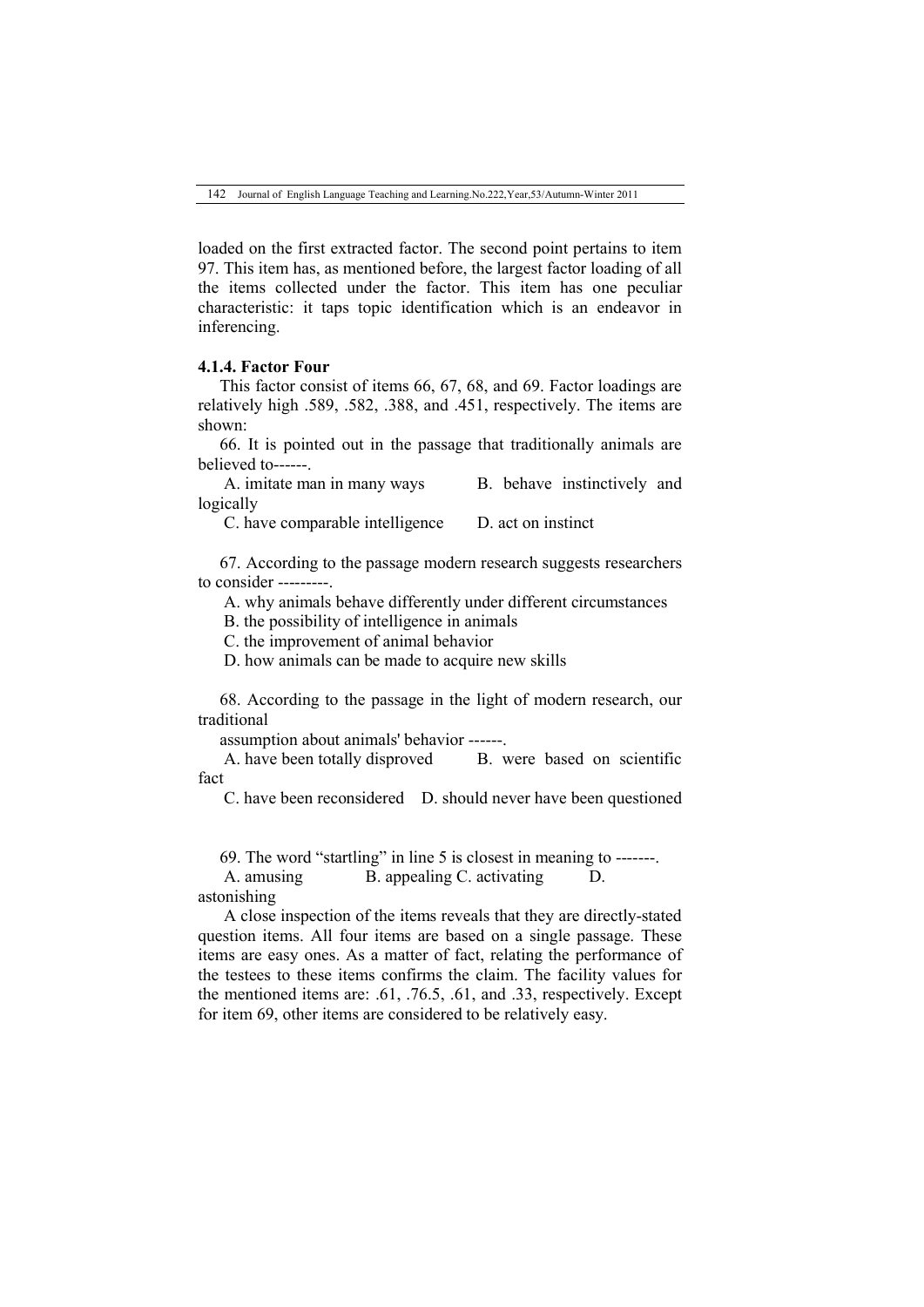### **4. 1.5. Factor Five**

Items 71, 79, 85, 93, and 98 loaded on this factor. Item 71 is not factor pure and loads on factor 3 as much as it does on this factor. Item 79 is not factor-pure either and loads more on factor 11 than it does on this particular factor. Item 85 has a relatively high factor loading and is factor pure. By the same token, item 93 is factor pure and has a factor loading close to that of item 85. Our expectation is that this factor, whatever it is, is going to be related to these two items. The last item is not factor pure and it cannot be expected to contribute to this factor. The above mentioned items are shown below:

- 71. The word "boasted" in line 2 is closest in meaning to --------.
- A. possessed B. promised C. provided D. proposed

79. The term "information society" emphasizes ------.

- A. the social nature of knowledge B. popular knowledge
- C. social convention D. post industrial society

85. The word "merit" in line 15 is closest to -----. A. aspect B. action C. advantage D. attest

93. Why does the author mention both Boston and Chicago?

A. To demonstrate positive and negative effects of growth

B. To show that mass transmit changed many cities

C. To exemplify cities with and without mass transportation

D. To contrast their rates of growth

98. Which sentence, if inserted into the blank line in the second paragraph, would be

most consistent with the writer's purpose and intended audience?

A. I think you should at least make an effort to determine who prepared the report

and how the researchers arrived at their conclusions.

B. They need to ask questions about who conducted the research and what testing procedures were used

C. They must comprehensively probe the fitness of researchers and incisively evaluate the sufficiency of their methodology.

D. You should try to learn something about who did the research and how they did it.

The items did not behave in the manner they were expected to. Item 85 is a vocabulary item. Item 93 is not a vocabulary item; it is more related to reasoning ability than it is to simple vocabulary knowledge.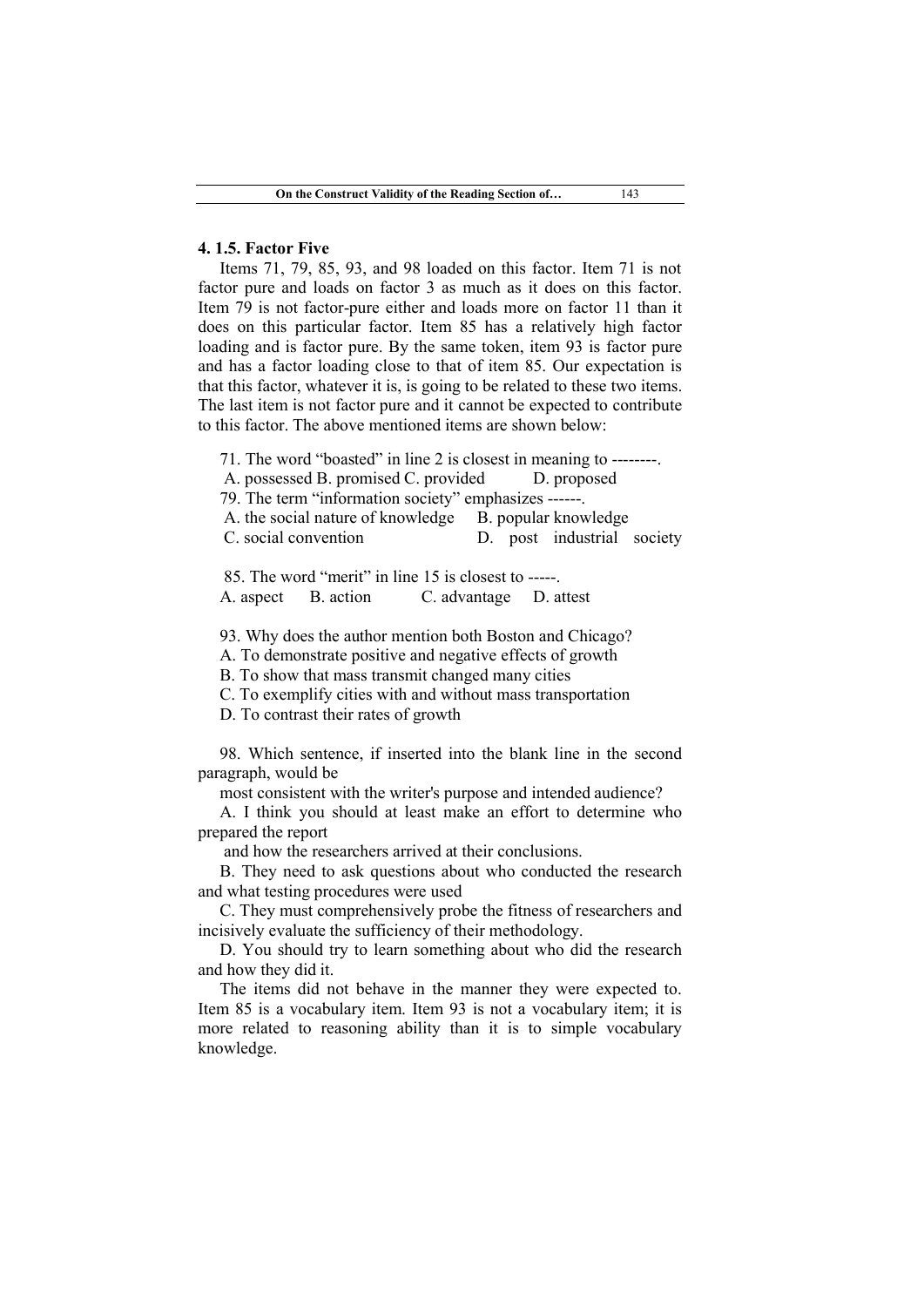## **4. 1.6. Factor Six**

Items 76, 78, and 79 came to be loaded on this factor. Item 76 is factor pure with a negative factor loading. Item 78 is factor pure with a high factor loading. Lastly, item 79 is not factor pure and also loads on factor 11. So, probably items 76 and 78 should help us in factor naming. First, items should be closely inspected:

76. Higher education furnishes the graduates primarily with ------. A. profession B. discipline C. knowledge D. service

78. The word "what" in line 5 refers to -------.

A. application B. context of education

C. program of universities D. content and methods of certain subjects

79. The term "information society" emphasizes ------

|  | A. the social nature of knowledge |  | B. popular knowledge |  |
|--|-----------------------------------|--|----------------------|--|
|  |                                   |  |                      |  |

C. social convention D. post industrial society

Item 78 has the highest factor loading and is a reference item. Probably, all items are concerned with word paraphrases.

#### **4.1.7. Factor Seven**

Items 74, 92, 95, 96, and 98 loaded on this factor. The items can be analyzed in terms of factor pureness. Item 74 is not factor pure; it also shares variance with factor 8. It loads more on factor 8 than it does on this factor (i.e., factor seven). So, not much investment can be made on the contribution of this factor. Item 92 has the highest factor loading of all the variables (here items). Also, it is a factor pure item. This item has made the greatest contribution to the factor. Items 95 and 96 loaded on this factor as they did on factor three. Finally, item 98 loaded on this factor as it did on factor 5. So, emphasis needs to be placed on item 92 to help us to come up with a name for the factor.

92. The word "many" in line 18 refers to

A. people B .years C. lots D. developers

It should come as no surprise that this item has the largest factor loading of all as well as being a pure-factor item. The reason is that this item tests a grammatical point in the language; no other item in the section bears any resemblance to this one. This factor can rightfully named a grammatical reference item.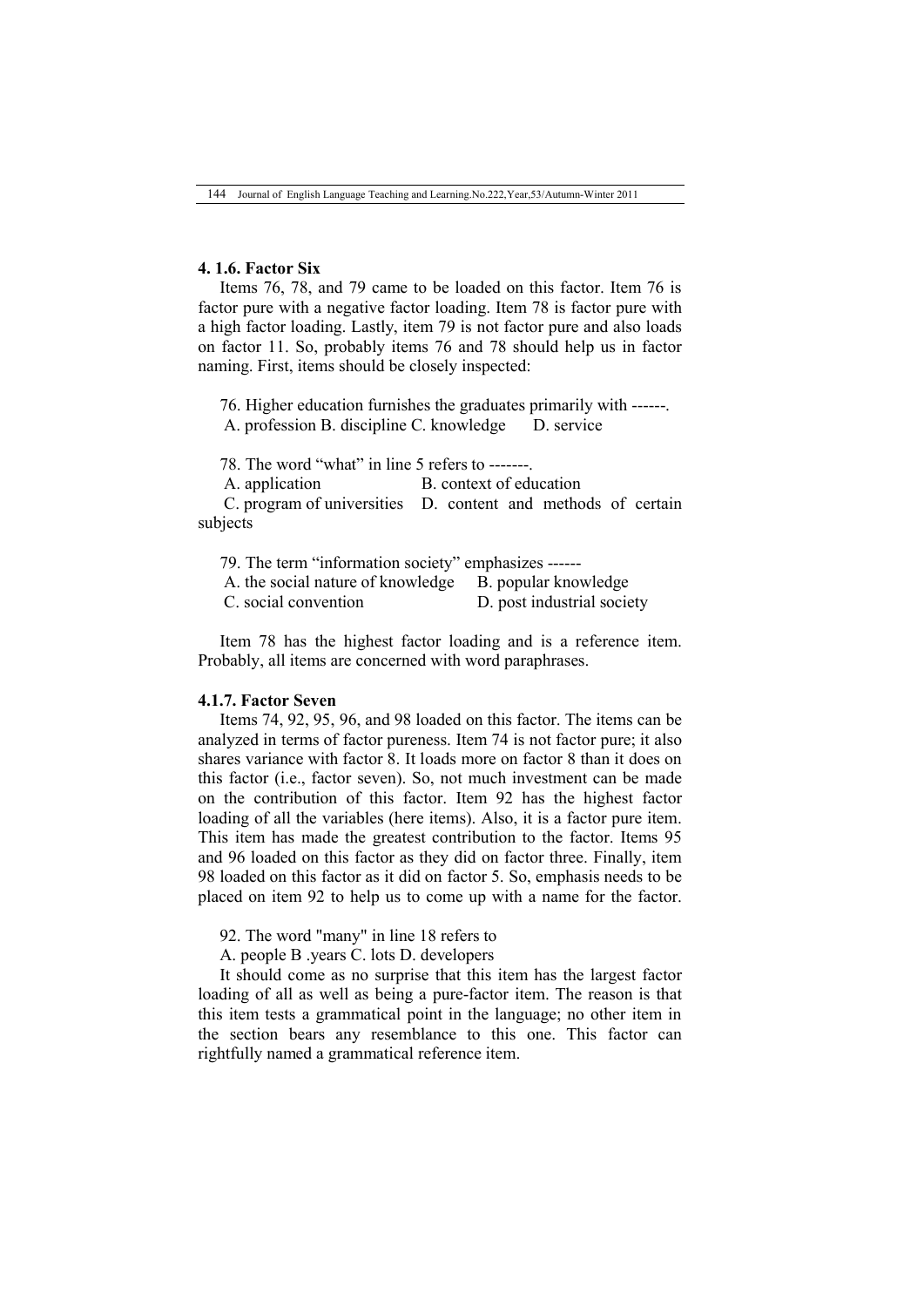### **4. 1.8. Factor Eight**

Items 69, 70, 73, 74, and 99 came to be included under this factor. Item 69 is not factor pure and also loaded on another factor. As a matter of fact, the impureness of this in terms of factor loading is evident in the fact that the item is incongruent with the set of other items belonging to directly stated questions. Apart from that item, one can observe what has happened to item 70. This item has a large, albeit not the largest, factor loading. The factor is probably expecting a great contribution from the item. Next, there is item 73 with the largest factor loading of all the items and is expected to make a good contribution to the extracted factor. The last two items are not factor pure which means that they are not expected to be of any help in naming the factor. The two most contributing items, i.e., items 70 and 73 can be found below:

70. According to the passage, in the early years of universities -----

--.

A. most students wanted to train for a profession

B. medicine was the mot popular subject for study

C. the church disapproved of much of their teaching

D. the majority of students came from upper class families

73. According to the passage, since most of the early universities enjoyed the support

of the church, ----

A. the number of students they admitted increased rapidly

B. state authorities granted then various rights

C. law naturally became one of the major subjects offered

D. the education offered was free of charge

The two items have appeared under the same factor for very good reasons. One is that they are both based on the same passage. But more important than that is the fact that the items fall somewhere between inference and main idea types which place a lot of demands on the test taker; and directly stated questions which are not as demanding for the test takers. So, this factor can be safely called "understanding through paraphrase".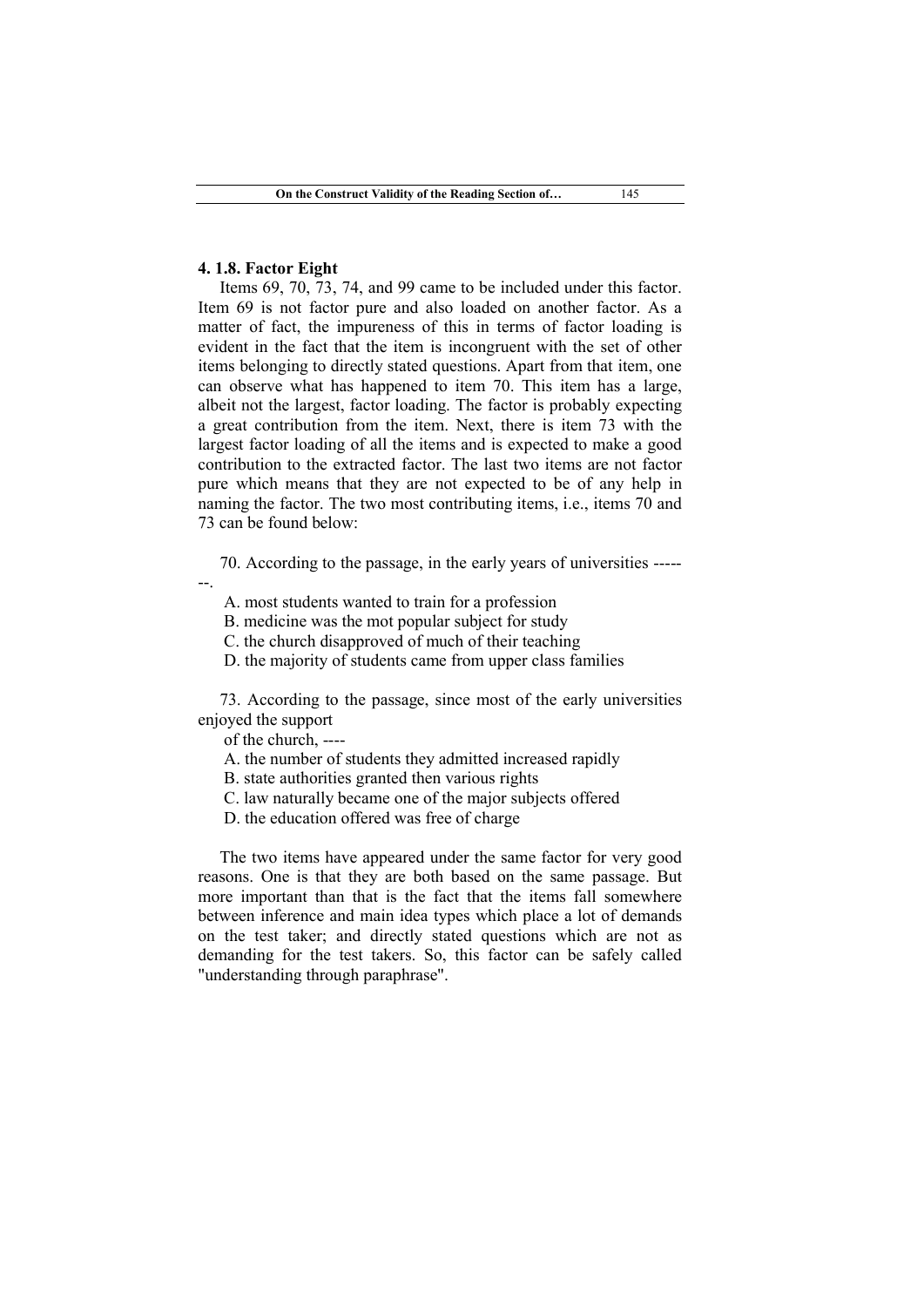## **4. 1.9. Factor Nine**

Items 82, 83, and 84 loaded on this factor. Item 82 is factor pure. Item 83 is not and also loads on factor one. So, this item is most probably a vocabulary factor. Finally, item 84 is also factor pure and accountable for explaining the most variance. Items 82 and 84 will be scrutinized to see if our prediction about the characteristic of item 83 is borne out.

82. The passage suggests which of the following about service provided by the regional

bank prior to its investment in enhancing that service?

A. It enabled the bank to retain customers at an acceptable rate.

B. It threatened to weaken the bank's competitive position with respect to other regional banks.

C. It had already been improved after having caused damage to the bank's reputation in the past.

D. It was slightly superior to that of the bank's regional competitors

83. The word "excite" in line 14 is closest in meaning to -------. A. stimulate B. stick C. strike D. summon

84. The passage suggests which of the following about service provided by the regional bank prior to its investment in enhancing that service.

A. It threatened to weaken the bank's competitive position with respect to other regional banks

B. It enabled the bank to retain customers at an acceptable rate

C. It had already been improved after having caused damage to the bank's reputation in the past

D. It was slightly superior to that of the bank's regional competitors

Turning to our prediction about item 83, it behaved in the way we expected. But as for items 82 and 84, it becomes evident that both use the word "suggest" in their stems leading us to conclude that the concern of the items is to tap "drawing conclusions".

### **4. 1.10. Factor 10**

Items 75, 77 and 80 came to be loaded under this factor. Items 75 and 79 are factor pure and are likely to be accountable for the greatest contribution to the factor as opposed to item 80 which does not load on a single factor; it also loads on factor 5. The two items should be inspected to see if they can be of any help about the factor:

75. Which of the following can be the title for this passage?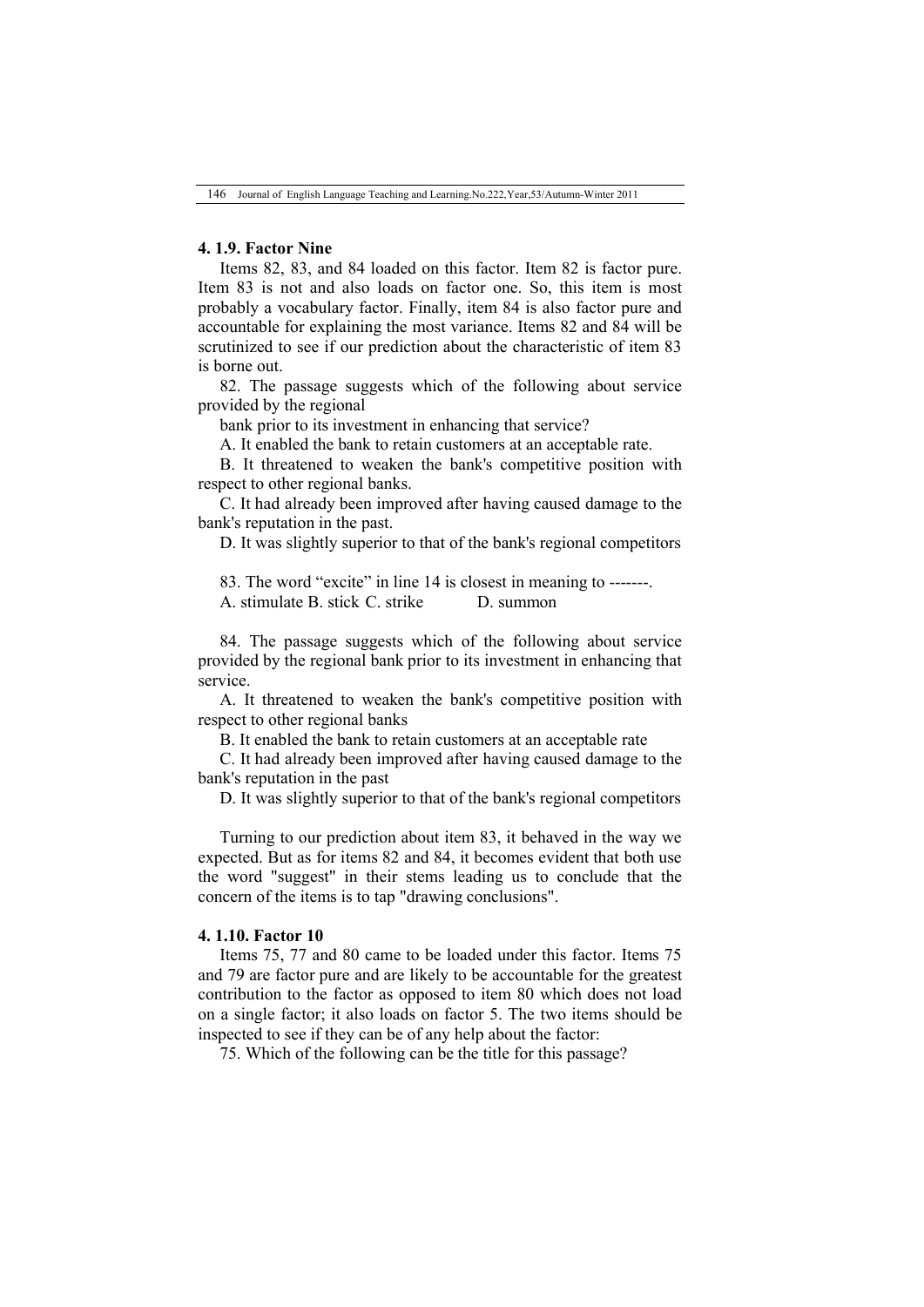| A. Knowledge and civilization |  |
|-------------------------------|--|
|-------------------------------|--|

B. Educational knowledge

C. knowledge in higher education D. Crucial role of knowledge

77. Higher education furnishes the graduates primarily with ------. A. profession B. discipline C. knowledge D. service

Both items are based on the same passage. Item 75 is looking for an identification of a title for the passage. Item 77 is indirectly having the same function. Please notice that in both items, the correct answer has the word "knowledge" in them. As a matter of fact, some kind of manipulation of the items leads us to the conclusion that the items have similar traits. In item 75, the key phrase is "knowledge in the higher education". Now, in item 77, we can combine the stem with the correct choice and come up with the same proposition. In other words, "higher education furnishes the graduates with knowledge" is propositionally the same as "knowledge in higher education".

## **4. 1.11. Factor 11**

Items 79, 81 and 91 loaded on this factor. The first two items are not factor pure and item 91 is held accountable for explaining the variance. Item 91 is shown below:

91. The word "sparked" in line 11 is closest in meaning to -----. A. brought about B. surrounded C. sent out D. followed

Item 91 has surprisingly loaded on this factor. It is the point where factor analysis should be combined with logic.

## **4. 2. Correlation among the Factors**

To gain more insights into the factors and their interpretations, factors were intercorrelated. Low correlations assume independence among factors (Preacher & MacCaluum, 2003). The results are demonstrated in Table 4.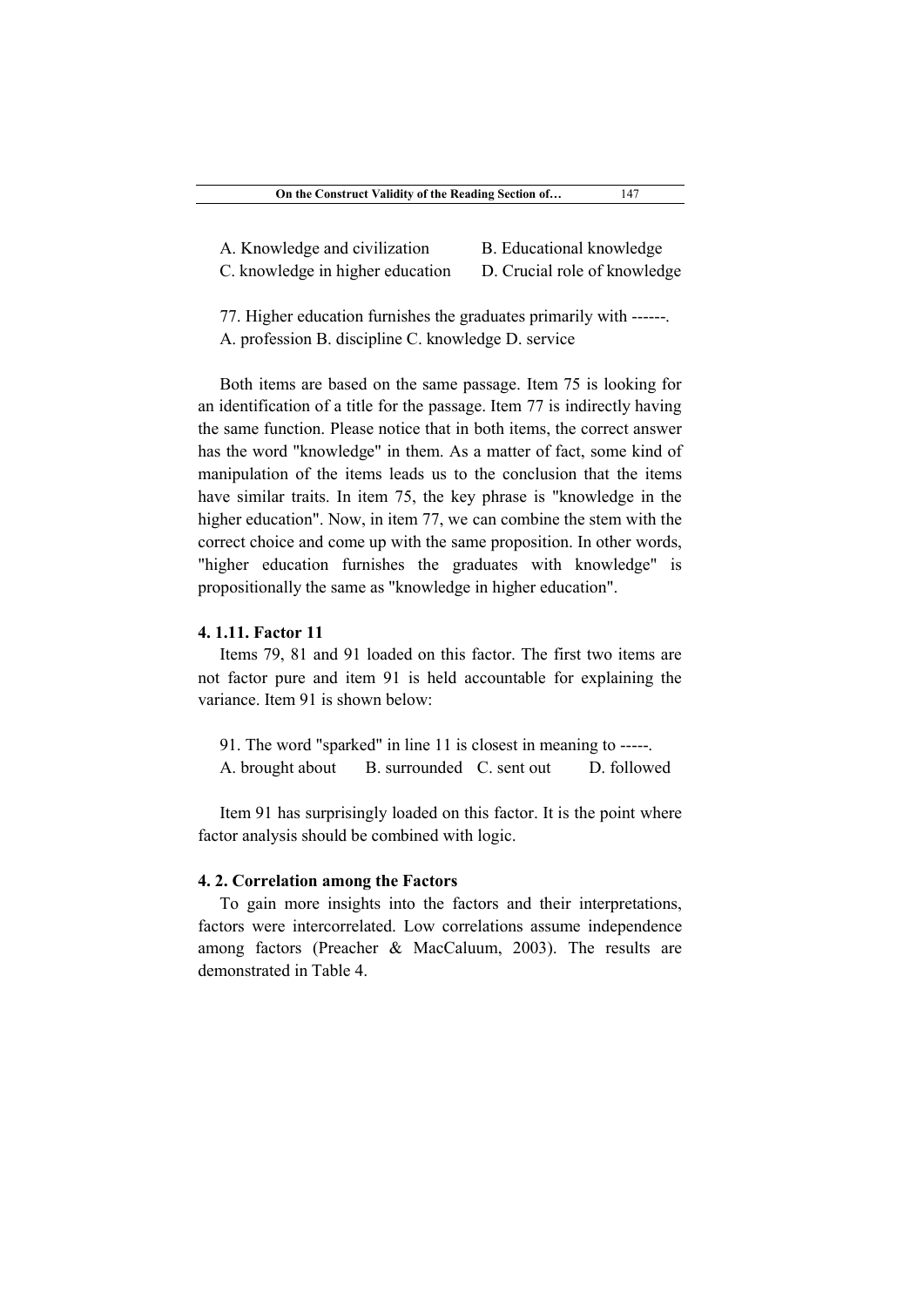|    |         |         |         |                | $\check{~}$    |         |                |         |         |         |    |
|----|---------|---------|---------|----------------|----------------|---------|----------------|---------|---------|---------|----|
|    |         | 2       | 3       | $\overline{4}$ | 5              | 6       | 7              | 8       | 9       | 10      | 11 |
| 1  | 1       |         |         |                |                |         |                |         |         |         |    |
| 2  | .049    | 1       |         |                |                |         |                |         |         |         |    |
| 3  | $-.029$ | $-.049$ | 1       |                |                |         |                |         |         |         |    |
| 4  | .182    | .017    | .008    | 1              |                |         |                |         |         |         |    |
| 5  | $-.108$ | $-.067$ | $-.079$ | $-.060$        | $\overline{1}$ |         |                |         |         |         |    |
| 6  | .114    | .081    | .019    | .089           | $-.057$        | 1       |                |         |         |         |    |
| 7  | $-.009$ | $-.066$ | .060    | .071           | $-.074$        | $-.008$ | $\overline{1}$ |         |         |         |    |
| 8  | .139    | .017    | .002    | .179           | $-.002$        | .113    | .046           | -1      |         |         |    |
| 9  | .075    | .101    | $-.050$ | .008           | $-.074$        | .066    | $-.047$        | .021    | 1       |         |    |
| 10 | $-.029$ | $-.001$ | $-.031$ | $-.030$        | .052           | $-.068$ | $-.024$        | $-.015$ | $-.033$ | 1       |    |
| 11 | .082    | .015    | $-.020$ | .024           | $-.040$        | .038    | $-.022$        | .048    | .074    | $-.020$ | 1  |

**Table 4**. Correlations among the Factors

Generally speaking, correlations are low. This is not surprising. After all, factors assume independence. Considering the rotation strategy used in the present study, i.e., varimax, it is assumed that factors should be uncorrelated which is not necessarily the case. For instance, factor four and eight are correlated.

To conclude this section, one can say the answer to the research question raised is positive on the grounds that 11 distinct factors emerged through a factor analysis. Negative correlations speak to the divergence of traits in the factors under question.

# **4.3. Factor Analysis on Reading Comprehension Items Using Principal Axis Factoring**

Based on research in the past and criticism leveled at Principal Components Analysis (e.g., Farhady, 1983), Principal Axis Factoring was also run. The opinions about the superiority of other methods of factor analysis over principal components analysis are not entirely consistent. For example, Kline (1994) relying on Harman (1976) reminds us that with large data sets the distinction between principal components analysis and other methods of data condensation becomes virtually insignificant. Table 5 shows Pattern Matrix for Principal Axis Factoring. A comparison and contrast of these two ways of extraction methods are in order.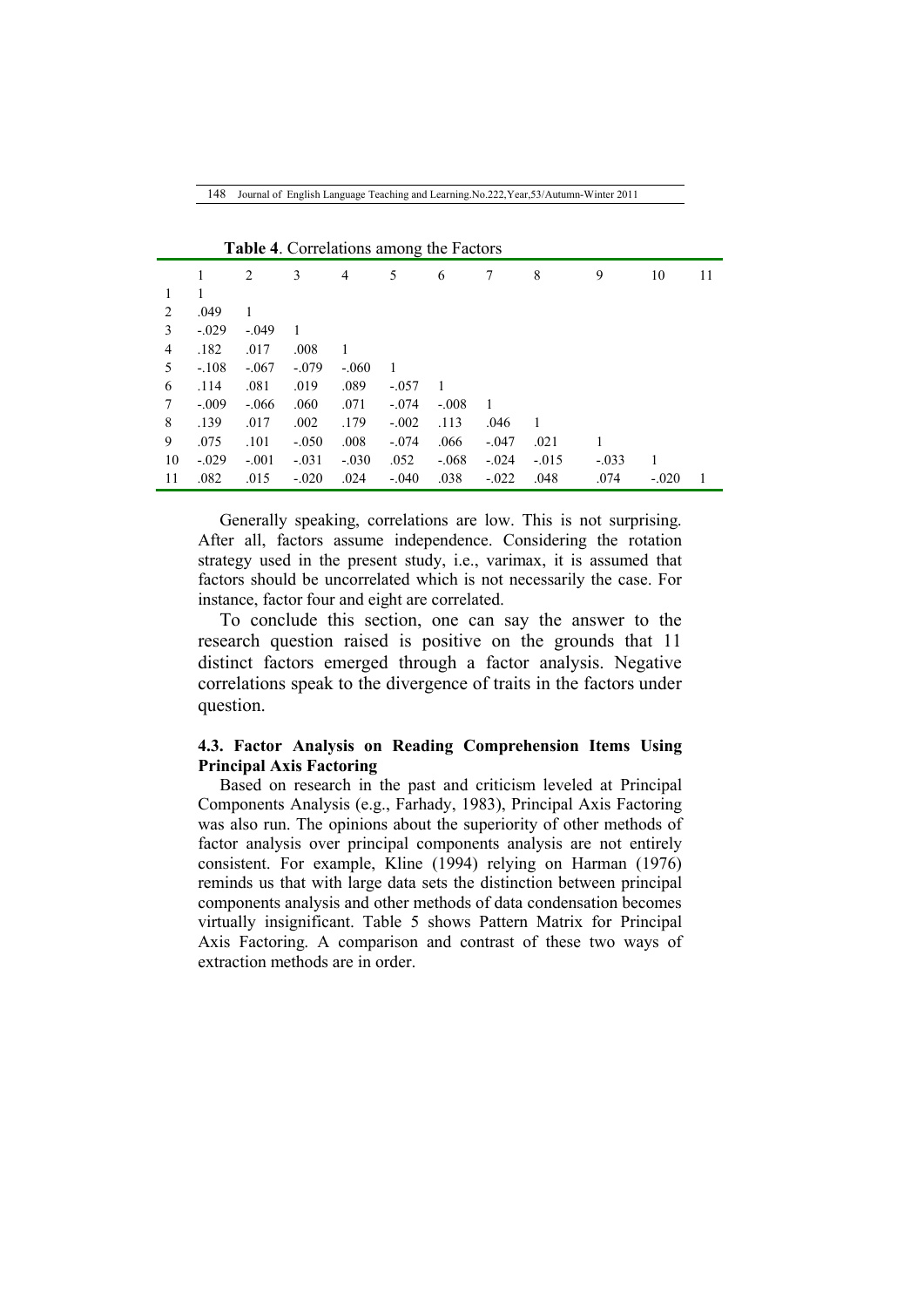| Items |       |            |                |                |                          |            |                  |       |      |        |        |
|-------|-------|------------|----------------|----------------|--------------------------|------------|------------------|-------|------|--------|--------|
|       |       | Component  |                |                |                          |            |                  |       |      |        |        |
|       |       |            |                |                |                          |            |                  |       |      |        |        |
|       | $\,1$ | $\sqrt{2}$ | $\overline{3}$ | $\overline{4}$ | $\sqrt{5}$               | $\sqrt{6}$ | $\boldsymbol{7}$ | $8\,$ | 9    | $10\,$ | $1\,1$ |
| q066  |       |            |                | .390           |                          |            |                  |       |      |        |        |
| q067  |       |            |                | .427           |                          |            |                  |       |      |        |        |
| q068  |       |            |                |                |                          |            |                  |       |      |        |        |
| q069  |       |            |                |                |                          |            |                  |       |      |        |        |
| q070  |       |            |                |                |                          |            |                  |       |      | .360   |        |
| q071  |       |            |                |                |                          |            |                  |       |      |        |        |
| q072  |       |            |                |                |                          |            |                  |       |      |        |        |
| q073  |       |            |                |                |                          |            |                  |       |      | .321   |        |
| q074  |       |            |                |                |                          |            |                  |       |      |        |        |
| q075  |       |            |                |                |                          |            |                  |       |      |        |        |
| q076  |       |            |                |                | .322                     |            |                  |       |      |        |        |
| q077  |       |            |                |                |                          |            |                  |       |      |        |        |
| q078  |       |            |                |                | $\overline{\phantom{a}}$ |            |                  |       |      |        |        |
| q079  |       |            |                |                | .593                     |            |                  |       |      |        |        |
| q080  |       |            |                |                |                          |            |                  |       | .362 |        |        |
| q081  |       |            |                |                |                          |            |                  |       |      |        |        |
| q082  |       |            |                |                |                          |            | .575             |       |      |        |        |
| q083  |       |            |                |                |                          |            |                  |       |      |        |        |
| q084  |       |            |                |                |                          |            |                  |       |      |        |        |
| q085  |       |            |                |                |                          |            |                  |       |      |        |        |
| q086  |       |            |                |                |                          |            |                  |       |      |        |        |
| q087  |       |            |                |                |                          |            |                  |       |      |        |        |
| q088  |       |            | .447           |                |                          |            |                  |       |      |        |        |
| q089  |       |            |                |                |                          |            |                  |       |      |        |        |
| q090  | .502  |            |                |                |                          |            |                  |       |      |        |        |
| q091  |       |            |                |                |                          |            |                  |       |      |        |        |
| q092  |       |            |                |                |                          |            |                  |       |      |        |        |
| q093  |       |            |                |                |                          |            |                  |       |      |        |        |
| q094  | .381  |            |                |                |                          |            |                  |       |      |        |        |
| q095  |       | .581       |                |                |                          |            |                  |       |      |        |        |
| q096  |       |            |                |                |                          |            |                  |       |      |        |        |
| q097  |       |            |                |                |                          |            |                  |       |      |        |        |
| q098  |       |            |                |                |                          | .545       |                  |       |      |        |        |
| q099  |       |            |                |                |                          |            |                  | .415  |      |        |        |
| q100  |       |            |                |                |                          |            |                  |       |      |        |        |

**Table 5.** Principal Axis Factoring on Reading Comprehension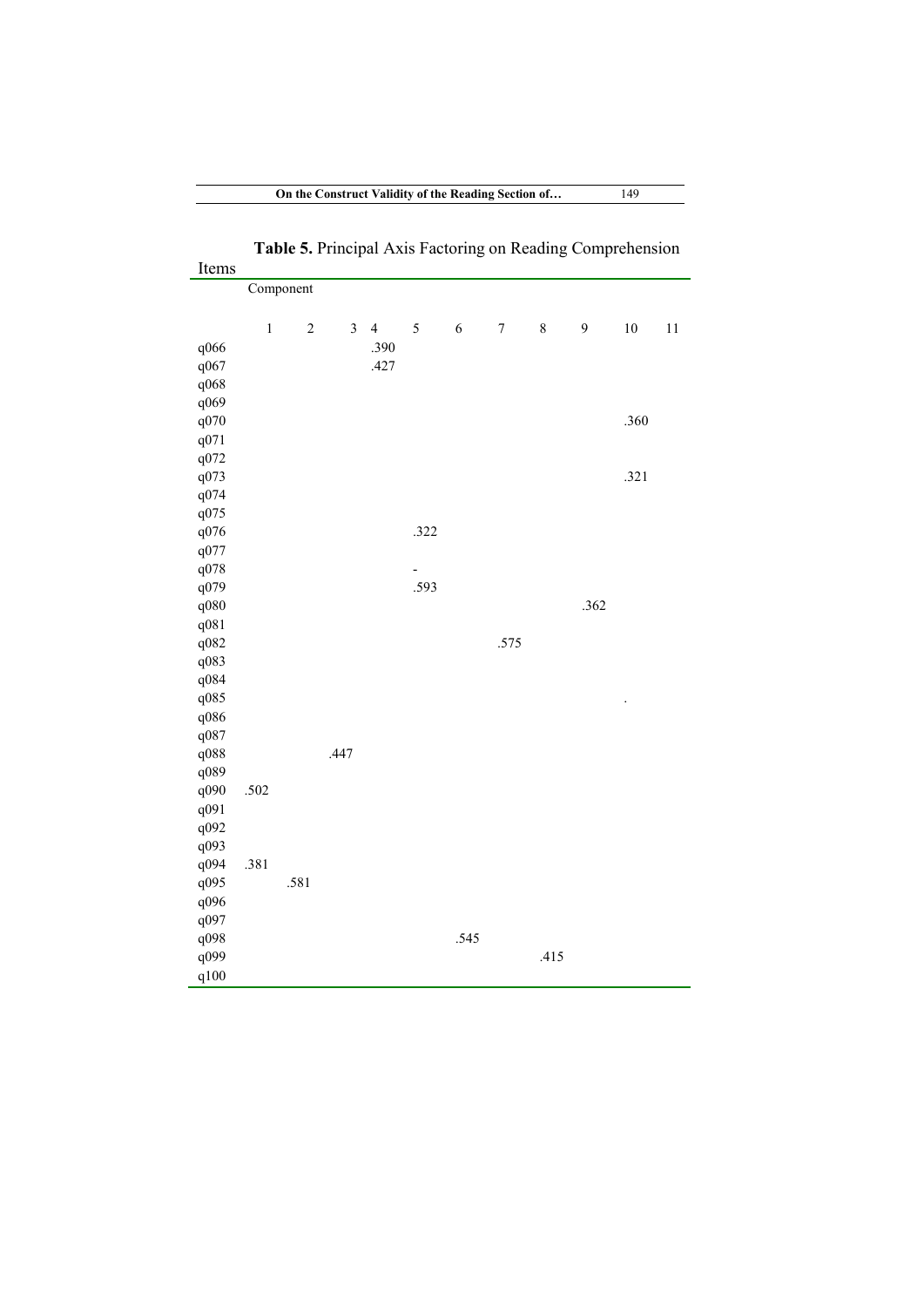## **4.3. 1. Factor One**

PCA: Five items loaded on this factor. These items are 72, 83, 86, 90 and 94.

PAF: Two items are loaded on this factor; items 90 and 94.

**Elaboration:** While this factor is clearly a vocabulary factor as claimed by PCA, PAF only has considered two items as vocabulary items.

# **4. 3.2. Factor Two**

PCA: Items 81, 88, 89, 94 and 100 loaded on this factor. PAF: Only one item, 95, loaded on this factor. **Elaboration:** Item 95 does not appear among items in PCA.

## **4.3.3. Factor Three**

PCA**:** Items 71, 87, 95, 96, 97, and 99 loaded on this factor. PFA: Only item 88 loaded on this factor.

**Elaboration:** Again the two extraction methods did not necessarily yield the same results.

### **4. 3.4. Factor Four**

PCA: Items 66, 67, 68, and 69 loaded on this factor. PAF: Items 66 and 67 loaded on this factor.

**Elaboration:** PCA and PAF seem to be in partial agreement. Both have brought these two items under the same factor. In fact, the factor loadings of items 66 and 67 in PCA are greater than they are for items 68 and 69. In a nutshell, the two have almost converged on the same conclusion.

## **4. 3.5. Factor Five**

PCA: Items 71, 80, 85, 93 and 98 loaded on this factor.

PAF: Two items were brought under this factor; 76 and 78. None of these items can be found among the PCA items.

**Elaboration:** The two methods did not reveal the same results.

### **4. 3.6. Factor Six**

PCA: Items 76, 78 and 79 loaded on this factor. PAF: Item 98 loaded on this factor. **Elaboration:** The two extraction methods did not agree at all

## **4.3.7. Factor Seven**

PCA: Items 74, 93, 96, 97 and 99 loaded on this factor.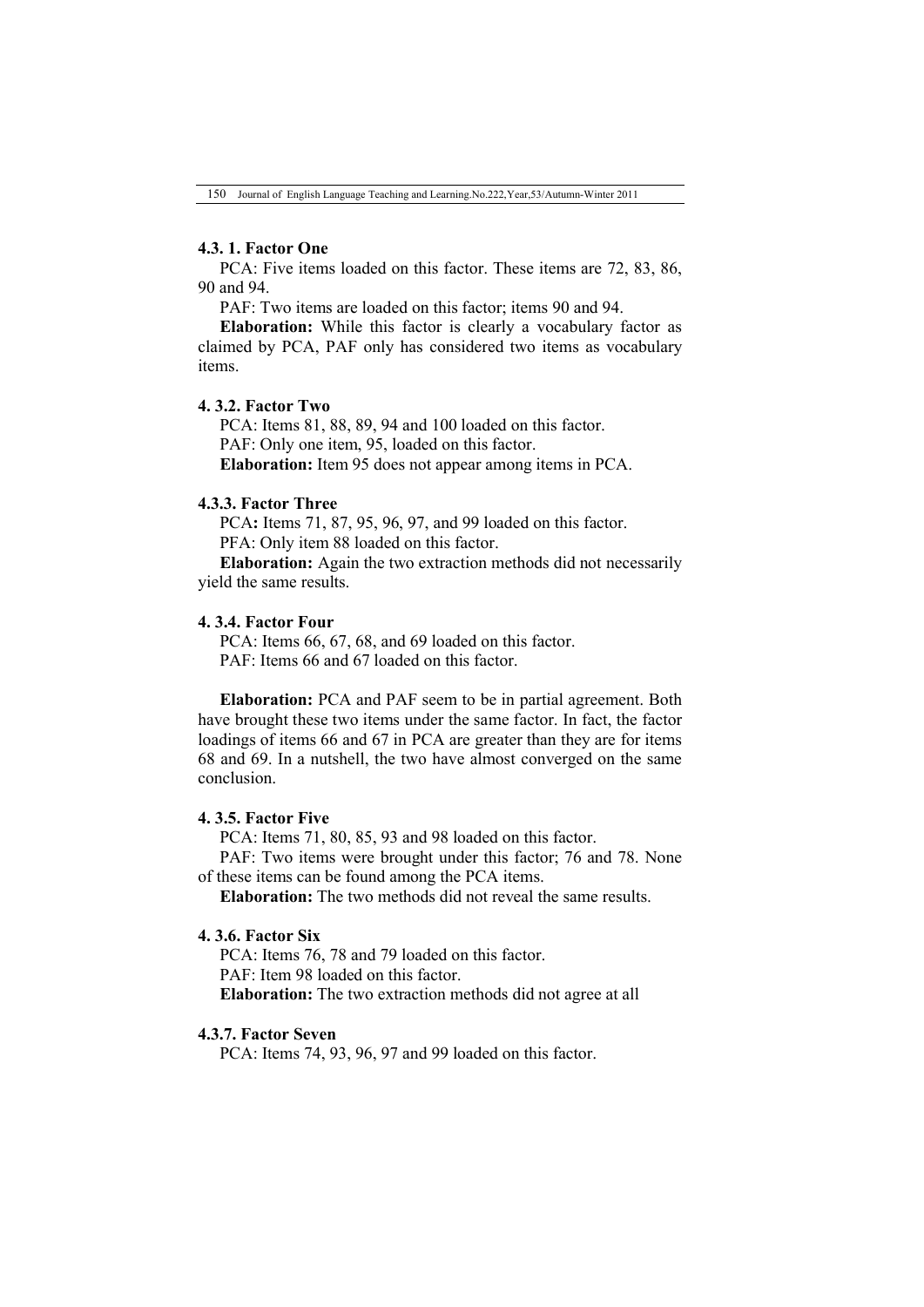PAF: Item 82 was brought under this factor.

**Elaboration:** Again the two extraction methods have acted inconsistently.

## **4. 3.8. Factor Eight**

PCA: Items 69, 70, 73, 74 and 99 loaded on this factor.

PAF: The only item that loaded on this factor was 99.

**Elaboration:** The two extraction procedures seem to be in agreement.

## **4. 3.9. Factor Nine**

PCA: Items 82, 83, and 84 loaded on this factor. PAF: Item 80 loaded on this factor. **Elaboration:** The two methods did not achieve the same results.

### **4. 3.10. Factor 10**

PCA: Items 75, 77, and 80 loaded on this factor. PAF: Items 70 and 73 loaded on this factor. **Elaboration:** The two procedures did not point to the same results.

## **4. 3.11. Factor 11**

PCA: Items 79, 81, and 91 loaded on this factor or component. PAF: No specific item loaded on this factor.

## **4. 4. Conclusions about the Comparison and Contrast between Two Methods of Extraction**

Both extraction procedures extracted 11 factors and components. It has to be mentioned that Principal Axis Factoring did extract 11 factors, although apparently no item can be observed under factor 11. This is because of suppression level. Had the researcher accepted factor loadings lower than .30, he would have had items to come under this factor as well. A comparison can be run among the extracted factors in the two extraction procedures. Under factor one in PCA there are four items: 72, 86, 90, and 94. In PAF, there are two items, 90 and 94 which were loaded under this factor. In other words, there is no difference in terms of the underlying traits as illustrated by the two factor analysis methods, because both extracted vocabulary items. For factor two in PAF, there was item 95. This item was not factor pure in PCA. The item may be said to tap implicit knowledge in the text. It is shown below: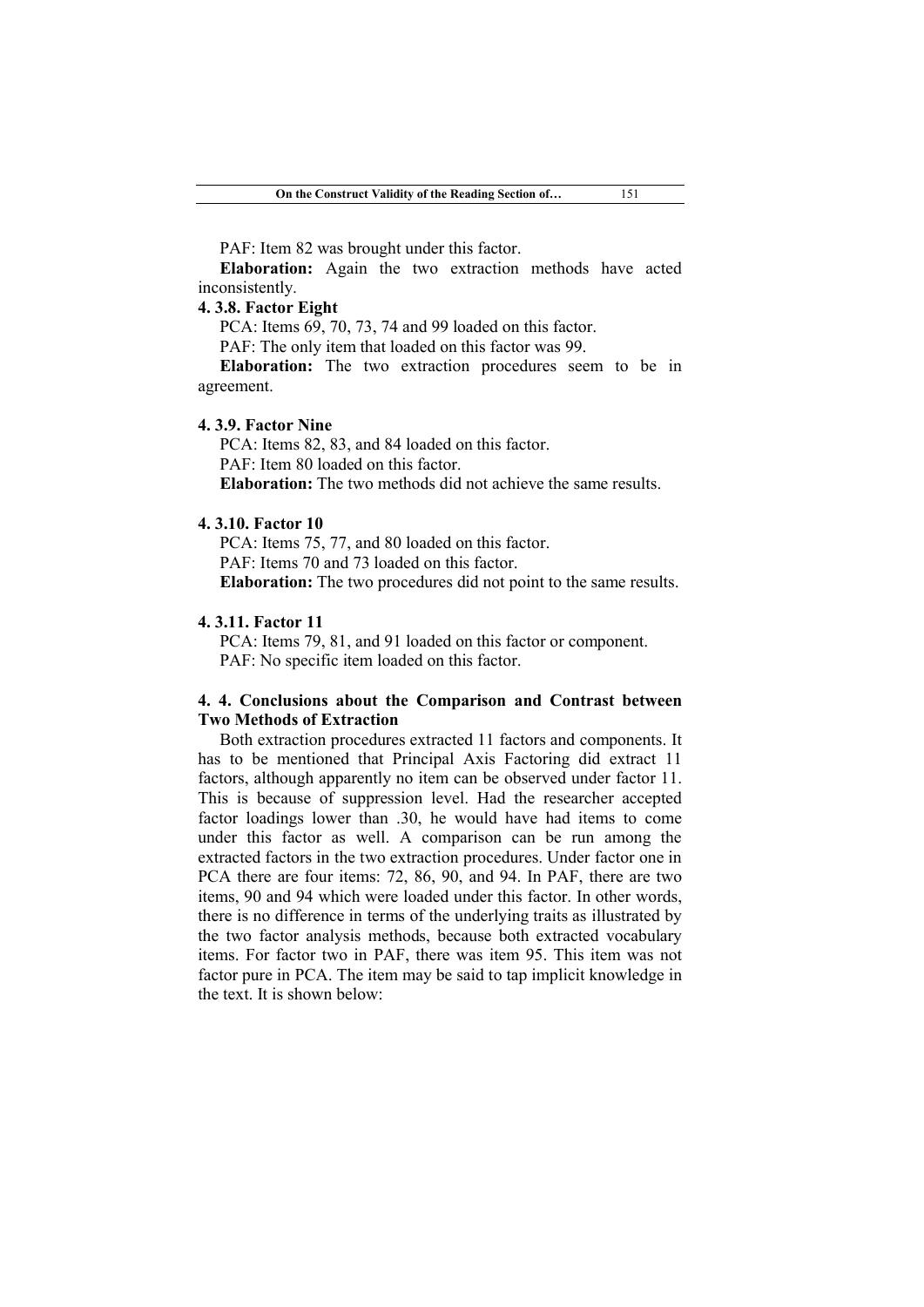95. According to the passage, what was one disadvantage of residential expansion?

A. It was expensive. B. It happened too slowly.

C. It was unplanned. D. It created a demand for public transportation

The reader may recall that it was named an inference item in PCA. One can conclude that the two extraction methods treated this item in the same way.

In PAF, item 88 as shown below came to be included under factor three. The reader may recall that the same item along with items 89 and 100 loaded on one separate factor.

88. With which of the following subjects is the passage mainly concerned?

A. Types of mass transportation

B. Instability of urban life

C. How supply and demand determine land use

D. The effects of mass transportation on urban life

The reader may further recall that the items were referred to as main idea items. The same label applies to this particular item. As for factor four, the two extraction methods were somewhat consistent. Items 66, 67, 68, and 69 came to be included under this factor in PCA. PAF brought items 66 and 67 under this factor with the factor loadings of .30 and above. Items 68 and 69 were not included under this factor with the factor loading of .30 and above. All in all, it can be concluded that the two methods did differ to some extent. It is a point where one has to disagree with researchers who claim that with large data sets of which the current study is an example, the difference in the choice of one extraction method over another becomes insignificant (Kline, 1994). Factor six consists of an item that is special. This is technically called "drag and insert" item. PAF has treated it separately. In PCA, this item is not factor pure. As for items 82 and 84, they were factor pure and loaded on the same factor in PCA. PAF did bring item 82 under one separate factor. But item 84 was not loaded.

Surprisingly, item 99 which is a vocabulary item was loaded on factor eight. We say surprisingly, because it is a vocabulary item and was not expected to come under this factor. It is to be recalled that vocabulary items belonged to factor one in both extraction methods. Item 80, along with items 75 and 77, belonged to the same factor in PCA, while item 80 went under the factor alone. As for factor 10, the two extraction methods funtioned identically. They brought items 70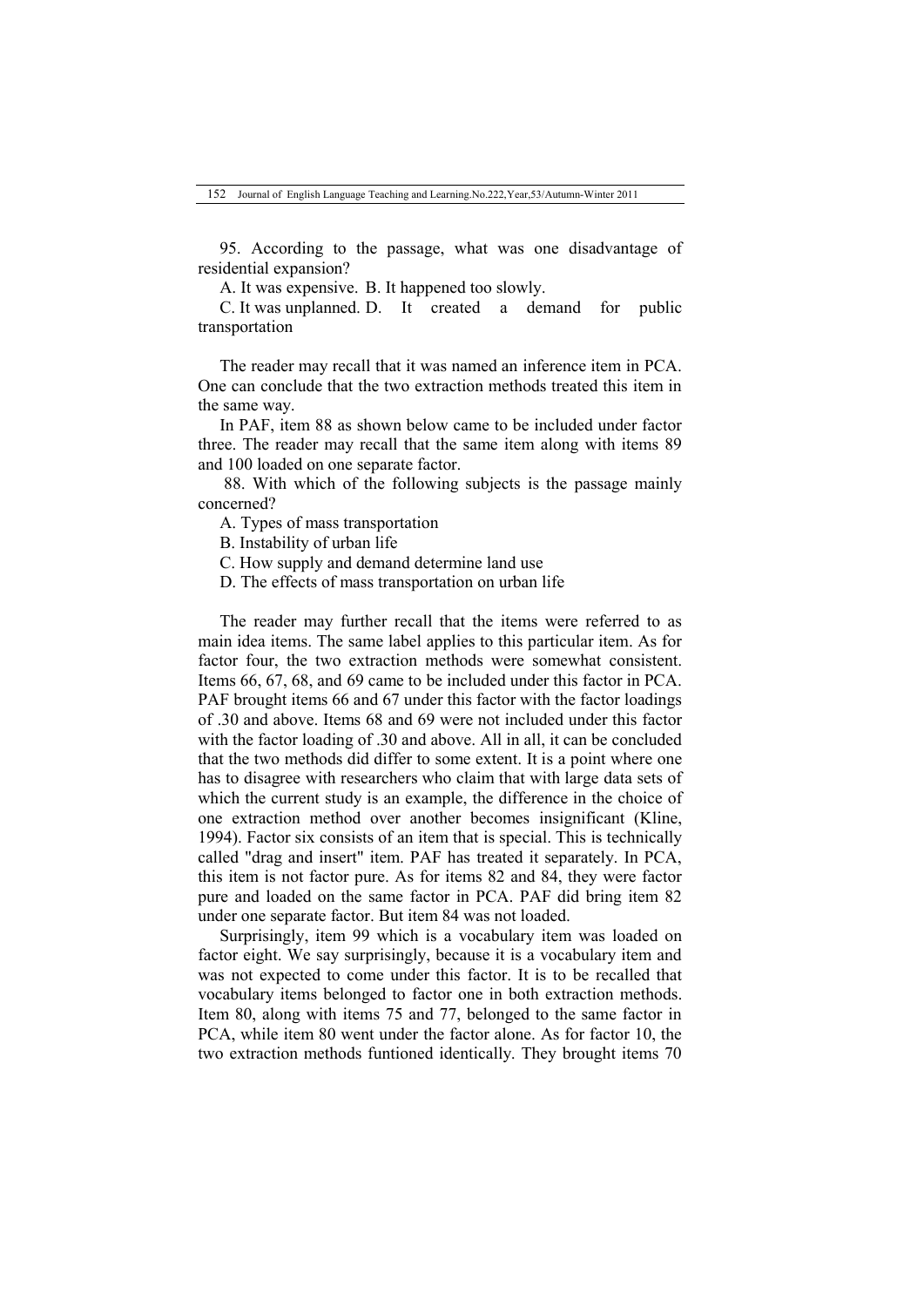and 73 under the same factor. The last factor is not going to be dwelt on because of low factor loading.

### **4. Discussion**

There is the problem of over factoring because 35 items lend themselves to 11 factors. This is, however, justifiable on the grounds that the reading passages were extremely heterogeneous by nature, meaning that the test constructor opted for an amalgamation of different orientations in language testing. It should be noted that this pertains to methods not traits, but methods and traits are sometimes indistinguishable (Stevenson, 1981). In other words if we can operationally define orientation (FCE, IELTS,

TOEFL) as methods then it is entirely possible that methods or orientations might have

induced error into the process. According to Bachman (1990), the performance of test takers on a test might be more of an engagement with methods than with traits. The factor analysis might be appropriate but the distinction between traits and methods may become fuzzy.

Another obvious problem is under factorability in the sense that some factors were

not represented. According to Messick (1989), this is referred to as construct under representation. To exemplify it, topic prediction was never represented in the reading comprehension questions. The UTEPT is an example of a proficiency test not an achievement one. The point is that a proficiency test should embody the constructs of a test, but in this study some constructs were under represented. According to Weir (1990) this is referred to as an apriori validation whereby the test maker operates on preconceived assumptions. In other words, he is equipped with a table of specification.

Weir also talks about posteriori approach to validation of which this study is an example.

While the researcher could control the latter he could not exercise any control over the former. With no table of specifications available to the researcher, it was very difficult to

see what the sub-skills were intended by the test constructor.

Another point should be made about the factor analysis. Carroll (1983) reminds us that each factor extracted should be represented by at least three variables. In this study, it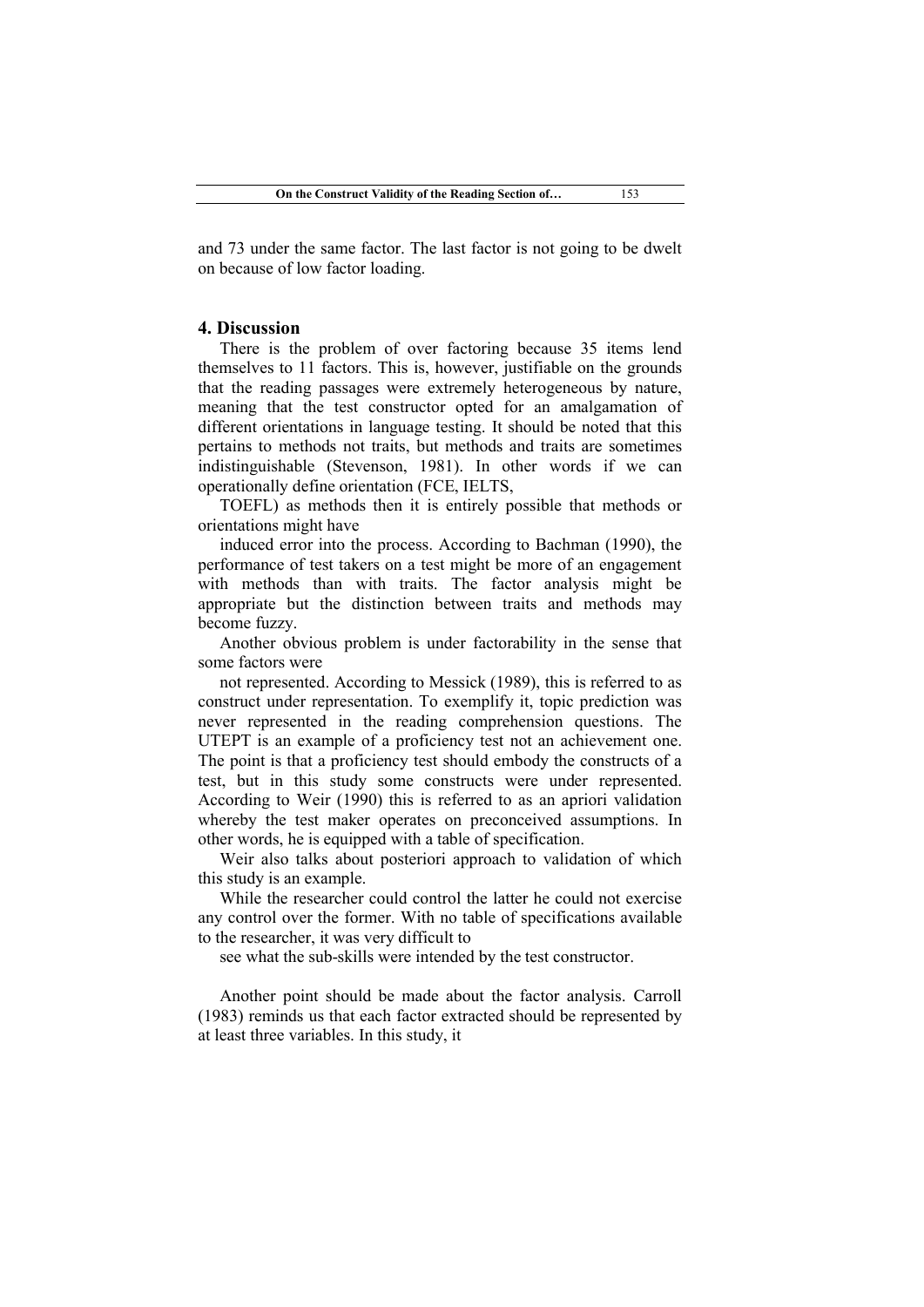could not be materialized. As it can be observed, only four out of 11 factors do meet the criterion as set by Carroll (1983). Of course some factors could have had more than the current number of variables if the researcher had accepted lower factor loadings. This is in

close alignment with overfactoring. It may be the case that the items are so different in terms of the underlying traits.

Correlations among factors provided evidence for the distinctness of traits or factors. Generally speaking, the intercorrelational indices were low bearing testimony to the

separateness of traits. In language testing, zero correlations are not a possibility as some relationship between variables is to be expected no matter how distinct the factors are. Relatively high correlations emerged between factor 1 and 4 on the one hand, and 4 and 8 on he other. The reader recalls that factor 1 is a vocabulary factor and factor 4 is a factor which was named directly answerable question factor. It comes as no surprise that these two factors share commonalities. To be more specific, factor 4 entails a vocabulary item. On the other hand, a relatively high correlational index that emerged between factor 4 and 8 is not explainable because the two factors tap almost unrelated concepts.

## **5. Conclusions**

It can be concluded that factor analysis proved a robust tool in the investigation of construct validity. Principal Components Analysis (PCA) could easily delineate factors in the section. Eleven factors were extracted out of 35 reading comprehension items. Considering the fact that it was bizarre for this number of factors to be extracted, it was deemed appropriate to employ another method of extraction. Therefore, Principal Axis Factoring was performed. Some scholars believe that due to shortcomings associated with PCA, other methods of factor analysis should be used instead of or following PCA (Hatch & Lazaraton, 1991).

The results of the study should be treated with caution. First and foremost, there was the issue of overfactoring. It can be justified on the grounds that the test developer used

different orientations in language testing. In other words, passages from ILTES, TOEFL, and FCE were included. The passages are a melting pot of various approaches to language

testing. Factor analysis is supposed to delineate underlying traits not the methods employed. Apparently the same traits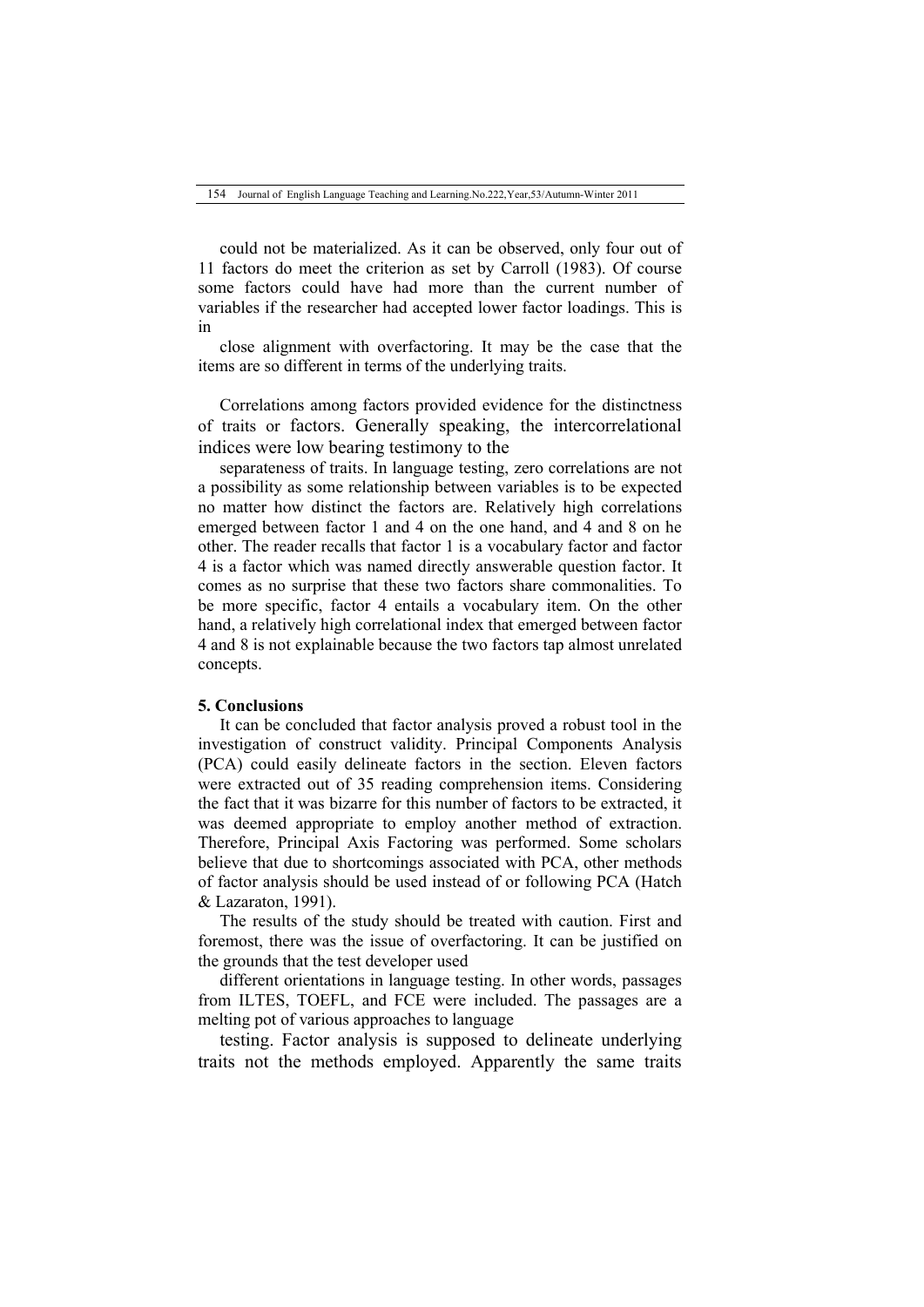were tested using different methods. The study calls for a research in terms of comparability of TOEFL and ILTES (see also

Chalhoube-Deville & Turner, 2000). In terms of performance of testees, they diverged when it came to the two orientations. It remains to be seen whether the two orientations would yield the same results. In this study, they did not. Second of all, with truncated subjects, some valuable information may have been lost

## **6. Suggestions for Further Research**

1- Differential item functioning (DIF) is a ripe area for research (Geranpayeh & Kunnan, 2007). What it claims is that individuals with the same ability level in terms of overall score may perform differently on certain items. This difference can be triggered by their fields of study, for instance.

2- Another area that can be explored is a criterion-related analysis study. The UTEPT can be administered along with a criterion measure to the same group of testees. The criterion measure could be a version of CBT which taps similar constructs as the UTEPT does. A high and positive Pearson Product Moment Correlation can speak to the validity of the UTEPT.

3- Test taking strategies is another promising ground for research. The current study did use test taking strategy research. But any potential researcher can use questionnaires to elicit the test taking behavior of testees. The questionnaires can be administered right after testees take tests. It can be seen whether different strategies are used for different item types in the reading comprehension sections. Both anecdotal evidence and research findings support the use of test taking strategies with the reading section of a proficiency measure (e.g., Cohen & Upton, 2007).

4- Additionally, within the framework of test taking strategy research, the role of proficiency can be gauged.

5- A potential research project can be geared towards the notion of construct validity as elaborated by Bachman and Palmer (1996). To the best of the knowledge of the researcher the area has not been explored by Iranian student researchers.

6- The researcher used factor analysis to provide evidence for the validity of a high stake test. Other research tools, like IRT models, might be applied to collect evidence for the validity of the test.

7- An interesting research study could be to factor analyze the current test and the criterion measure (see number 2 above).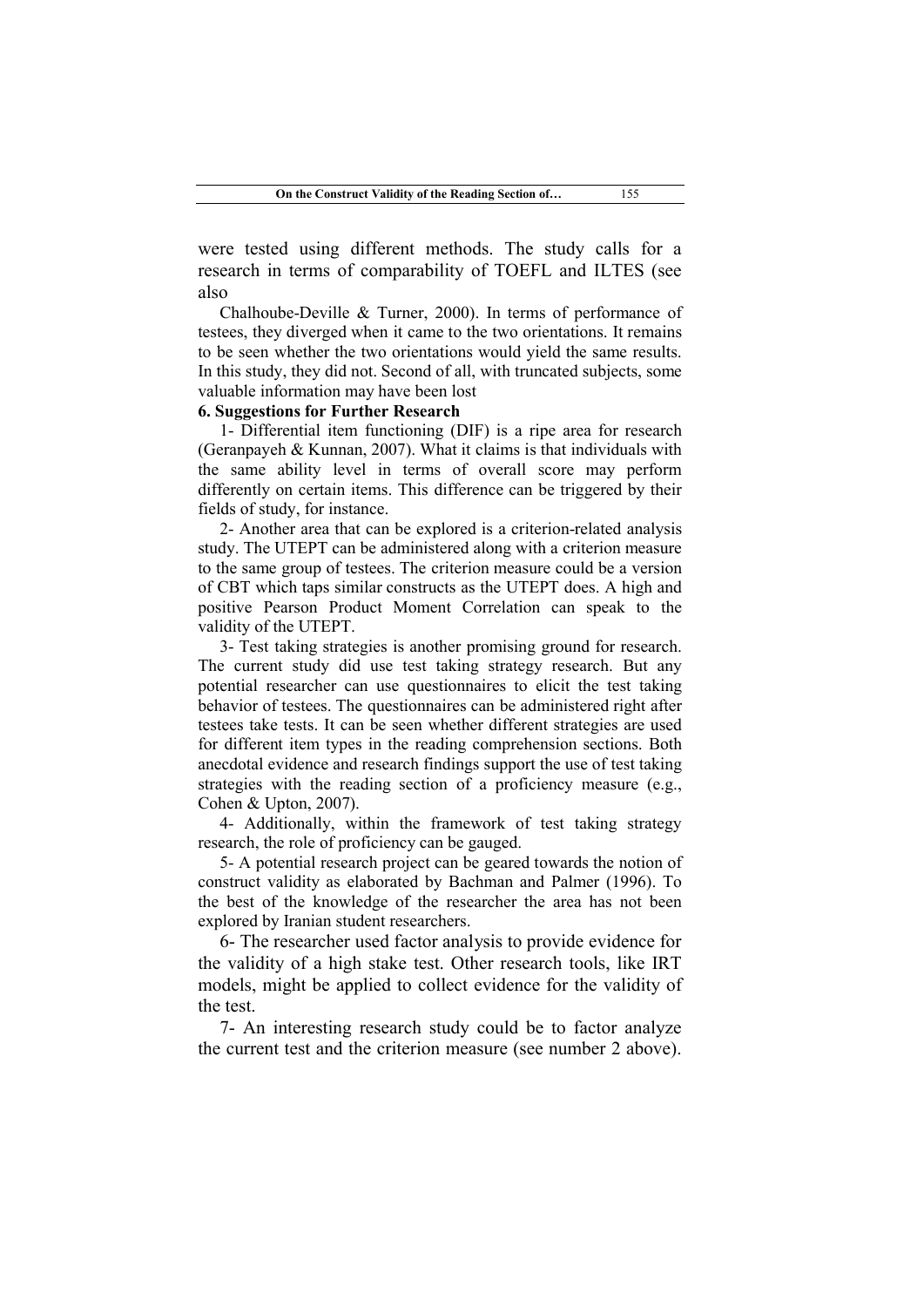The factors extracted from the two tests could be correlated with one another to gain insights into the underlying constructs of the two tests (Kline, 1994).

## **7. Implications of the Study**

It is not a bad idea to put a variety of items on a test. This, according to Henning (1987), would enhance content validity at the cost of jeopardizing internal consistency. But, an investigation of the items showed that the reading comprehension items came from different paradigms like TOEFL, FCE and even IELTS. This can create problems as far as test fairness is concerned. A testee who has helped himself to a little bit of everything (TOEFL, FCE, etc) might unfairly outperform a student who has devoted himself to one of these, but intensively so. An analysis of the items showed that it is best not to include heterogeneous items in a test battery like the one under the investigation.

Furthermore, factor analysis is often frowned upon as an old statistical device (Stanely Muleik, personal communication). But the results of the current study showed that it can be optimally employed in the case of a high stakes test. Last but not the least, it is best to complement the use of PCA with common factor analysis.

### 8. **(De) limitations of the Study**

Here are some of the (de)limitations of the current study:

1- Although gender can play a role in the choice of test taking strategies, this study does not take this into account.

2- Another variable that is important and could have been investigated is the role of the field of study. This is a quite promising area for research. But it was ignored because of time- related constraints.

3- Confirmatory factor analysis could have also revealed insights into the factor structure of a test.

4- Consequential validity is the concern of Messick (1989). The researcher could have conducted interviews to elicit ideas from testees to see if they see the contents of what they sat for as an entrance test have any correspondence to what they are exposed to in their courses.

5- This is a post-hoc analysis of a high stake test. A better analysis would have been an a priori analysis.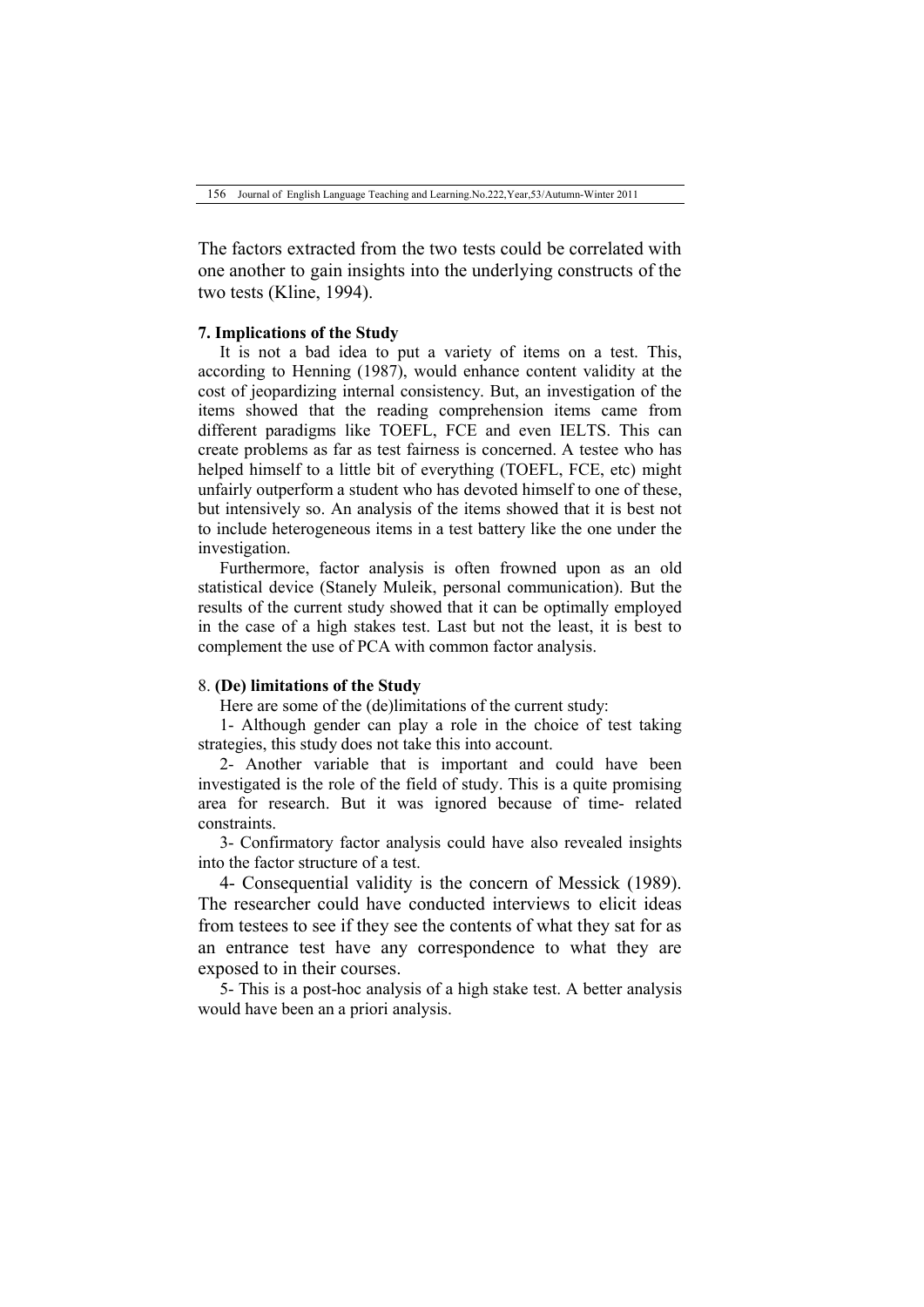## **References**

- Alderson, C.(2000). *Assessing reading.* Cambridge: Cambridge University Press.
- Alderson, C., Clapham, C., & Wall, D. (1995). *Language test construction and evaluation.* New York: Cambridge University Press.
- Angoff, W. H. (1988). Validity: An evolving concept. In H. Wainer & Braun, H. (Eds.). *Test validity* (pp. 19-32). Hillsdale, NJ: Erbaum.
- Bachman, L. (1990b). *Fundamental considerations in language testing.* Oxford: Oxford University Press.
- Bachman, L., & Palmer, A. S. (1996). *Language testing in practice.* Oxford: Oxford University Press.
- Baker, D. (1989). *Language testing: A critical survey and practical guide.* London: Edward Arnold.
- Brown, J. D. (1988). *Understanding research in second language learning*. New York: Cambridge University Press.
- Brown, T. A. (2006). *Confirmatory factor analysis for applied research*. New York: The Guilford Press.
- Campbell, D. T., & Fiske, D. W. (1959). Convergent and discriminant validation by the multi trait-multi method matrix. *Psychological Bulletin, 56,* 81-105.
- Carroll, J. B.(1983). Psychometric theory and language testing. In W. J. Oller, (Ed.), *Issues in langauge testing research* (pp. 80-107). Rowely, MA: Newbury House.
- Chalhoube-Deville, A., & Turner, C. E. (2000). What to look for in ESL admission tests: Cambridge certificate exams, IELTS and TOEFL. *System, 28*(4), 523-539.
- Cohen, A., & Upton, T. (2006). *Strategies in responding to the new TOEFL reading tasks* (TOEFL Monograph No. 33). Princeton, NJ: Educational Testing Service.
- Farhady, H.(1983). On the plausibility of the unitary langauge proficiency factor. In
- W. J. Oller, (Ed.), *Issues in langauge testing research* (pp. 11- 28). Rowely, MA: Newbury House.
- Geranpayeh, A., & Kunnan, A. J. (2007). Differential item functioning in terms of age in the certificate in advanced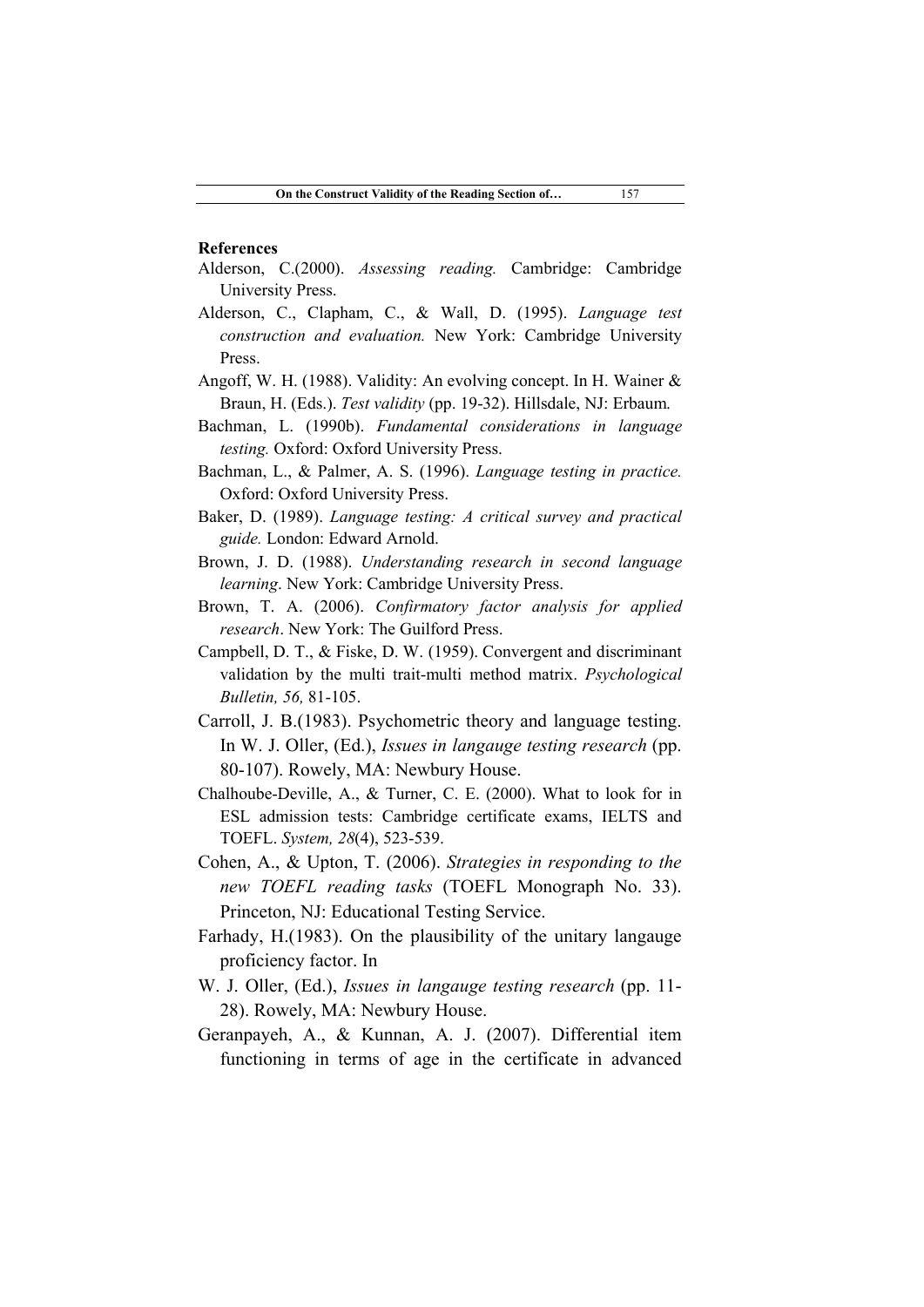English examination. *Language Assessment Quarterly, 4* (2), 190-22.

- Hatch, E., & Lazaraton, A. (1991). *A research manual: Design and statistics for applied linguistics.* New York: Newbury House Publishers.
- Henning, G. (1987). *A guide to language testing.* Cambridge: Newbury House Publishers.
- Henson, R. K., & Roberts, J. K. (2006) Use of exploratory factor analysis in published research: Common errors and some comment on improved practice. *Educational and Psychological Measurement*, *66*, 393-416.
- Hughes, A. (1989). *Testing for language teachers.* New York: Cambridge University Press.
- Kline, P. (1994). *An easy guide to factor analysis*. New York: Routledge.
- McDonough, H. (1995). *Strategy and skill in learning a foreign language.* London: Edward Arnold.
- Messick, S. (1988). The once and future issues of validity: Assessing the meaning and consequences of measurement. In H. Wainer. & H. Braun (Eds.), *Test validity* (pp. 33-45). Hillsdale, NJ: Erbaum.
- Messick, S.(1989). Validity. In R.L. Linn (Ed.), in *Educational Measurement* (3<sup>rd</sup>, edition, pp. 13-103). New York: American Council on Education and Macmillan.
- Oller, W.(1983). Evidence for a general language proficiency factor: An expectancy grammar. In W. J. Oller. (Ed.), *Issues in langauge testing research* (pp. 3-10). Rowely, MA: Newbury House.
- Palmer, A. S., & Groot, P. J. M. (1981). An introduction. In A. S. Palmer, J. D. Groot, & G. Tropser. (Eds.), *The construct validation of tests of communicative competence, including proceedings of a colloquium at TESOL '79, Boston February* 27- 28, 1979.
- Preacher, K. J. & MacCallum, R. C. (2003). Repairing Tom Swift's factor analysis machine. *Understanding Statistics*, 2, 13-43.